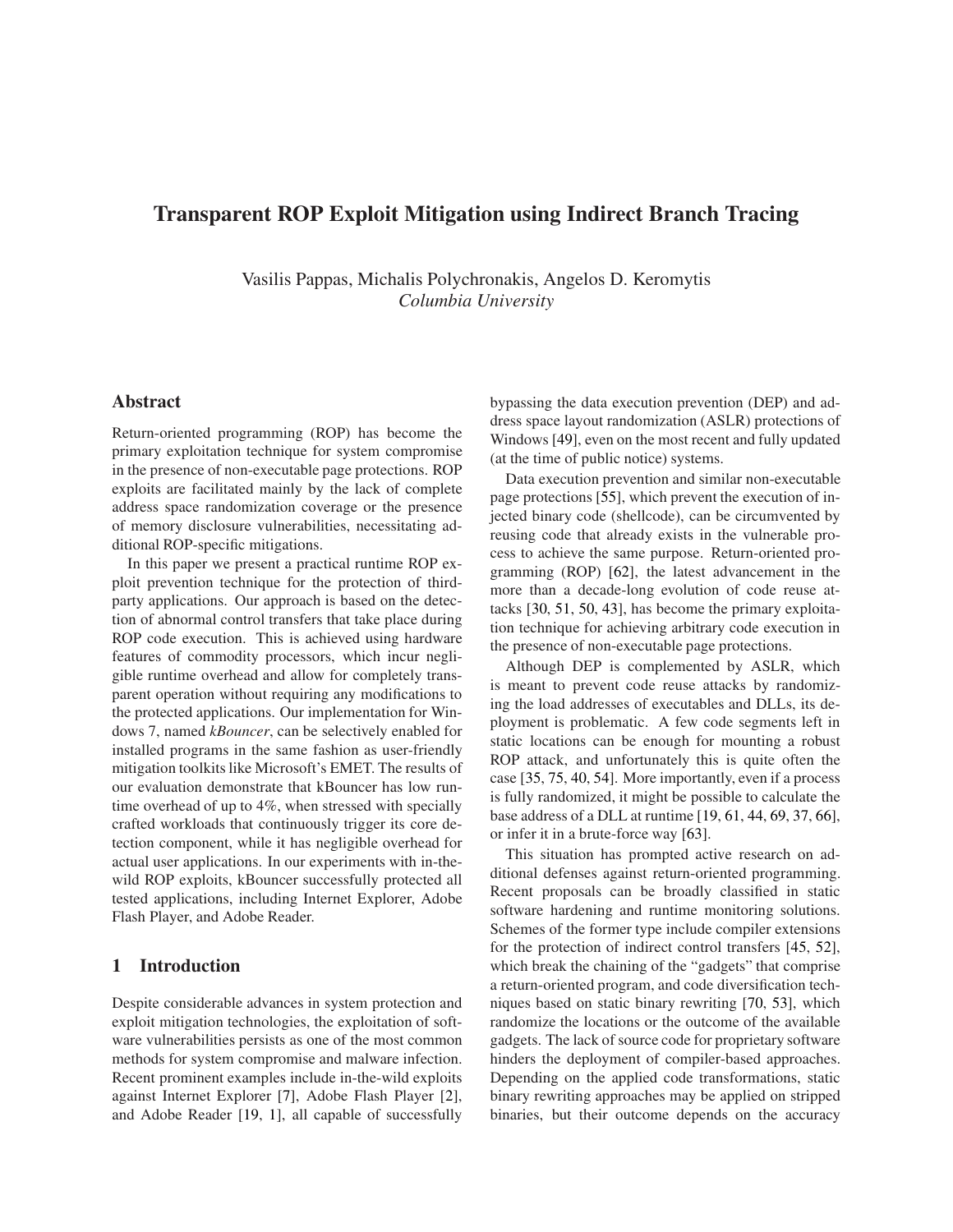of code disassembly and control flow graph extraction, while the rewriting phase is time-consuming. Depending on the vulnerable program, fine-grained code randomization may be circumvented by dynamically building the ROP payload at the time of exploitation [\[66,](#page-15-2) [16\]](#page-13-4). Runtime solutions monitor execution at the instruction level to apply various protection approaches, such as performing anomaly detection by checking for an unusually high frequency of ret instructions [\[24,](#page-13-5) [28\]](#page-14-16), ensuring the integrity of the stack [\[29\]](#page-14-17), or randomizing the locations of code fragments [\[36\]](#page-14-18). The use of dynamic binary instrumentation allows these systems to be transparent to the protected applications, but is also their main drawback, as it incurs a prohibitively high runtime overhead.

Transparency is a key factor for enabling the practical applicability of techniques that aim to protect proprietary software. The absence of any need for modifications to existing binaries ensures an easy deployment process, and can even enable the protection of applications that are already installed on end-user systems [\[47\]](#page-14-19). At the same time, to be practical, mitigation techniques should introduce minimal overhead, and should not affect the proper execution of the protected applications due to incompatibility issues or false positives.

Aiming to fulfill the above requirements, in this paper we present a fully transparent runtime ROP exploit mitigation technique for the protection of third-party applications. Our approach is based on monitoring the executed indirect branches at critical points during the lifetime of a process, and identifying abnormal control flow transfers that are inherently exhibited during the execution of ROP code. The technique is built around Last Branch Recording (LBR), a recent feature of Intel processors. Relying mainly on hardware for instructionlevel monitoring allows for minimal runtime overhead and completely transparent operation, without requiring any modifications to the protected applications.

Inspired by application hardening toolkits like Microsoft's EMET [\[47\]](#page-14-19), our prototype implementation for Windows 7, named *kBouncer*, can be selectively enabled for the protection of already installed applications. Besides typical ROP code, kBouncer can also identify the execution of "jump-oriented" code that uses gadgets ending with indirect jmp or all instructions. To minimize context switching overhead, branch analysis is performed only before critical system operations that could cause any harm. To verify that kBouncer introduces minimal overhead, we stress-tested our implementation with workloads that trigger excessively the protected system functions. In the worst case, the average measured overhead was 1%, and it never exceeded 4%. As the protected operations occur several orders of magnitude less frequently in regular applications, the performance impact of kBouncer in practice is negligible. We evaluated the effectiveness and practical applicability of our technique using publicly available ROP exploits against widely used software, including Internet Explorer, Adobe Flash Player, and Adobe Reader. In all cases, kBouncer blocks the exploit successfully, and notifies the user through a standard error message window.

The main contributions of our work are:

- We present a *practical* and *transparent* ROP exploit mitigation technique based on runtime monitoring of indirect branch instructions using the LBR feature of recent CPUs.
- We have implemented the proposed approach as a self-contained toolkit for Windows 7, and describe in detail its design and implementation.
- We provide a quantitative analysis of the robustness of the proposed ROP code execution prevention technique against potential evasion attempts.
- We have experimentally evaluated the performance and effectiveness of kBouncer, and demonstrate that it can prevent in-the-wild exploits against popular applications with negligible runtime overhead.

# 2 Practical Indirect Branch Tracing for ROP Prevention

The proposed approach uses runtime process monitoring to block the execution of code that exhibits returnoriented behavior. In contrast to typical program code, the code used in ROP exploits consists of several small instruction sequences, called *gadgets*, scattered through the executable segments of the vulnerable process. Gadgets end with an indirect branch instruction that transfers control to the following gadget according to a sequence of gadget addresses contained in the "payload" that is injected during the attack. As the name of the technique implies, gadgets typically end with a ret instruction, although any combination of indirect control transfer instructions can be used [\[23\]](#page-13-6).

The key observation behind our approach is that the execution behavior of ROP code has some inherent attributes that differentiate it from the execution of legitimate code. By monitoring the execution of a process while focusing on those properties, kBouncer can identify and block a ROP exploit before its code accomplishes any critical operation.

In this section, we discuss in detail how kBouncer leverages the Last Branch Recording feature of recent processors to retrieve the sequence of the most recent indirect branch instructions that took place right before the invocation of a system function. In the following section, we discuss how kBouncer uses this information to identify the execution of ROP code. As the vast majority of in-the-wild ROP exploits target Windows software,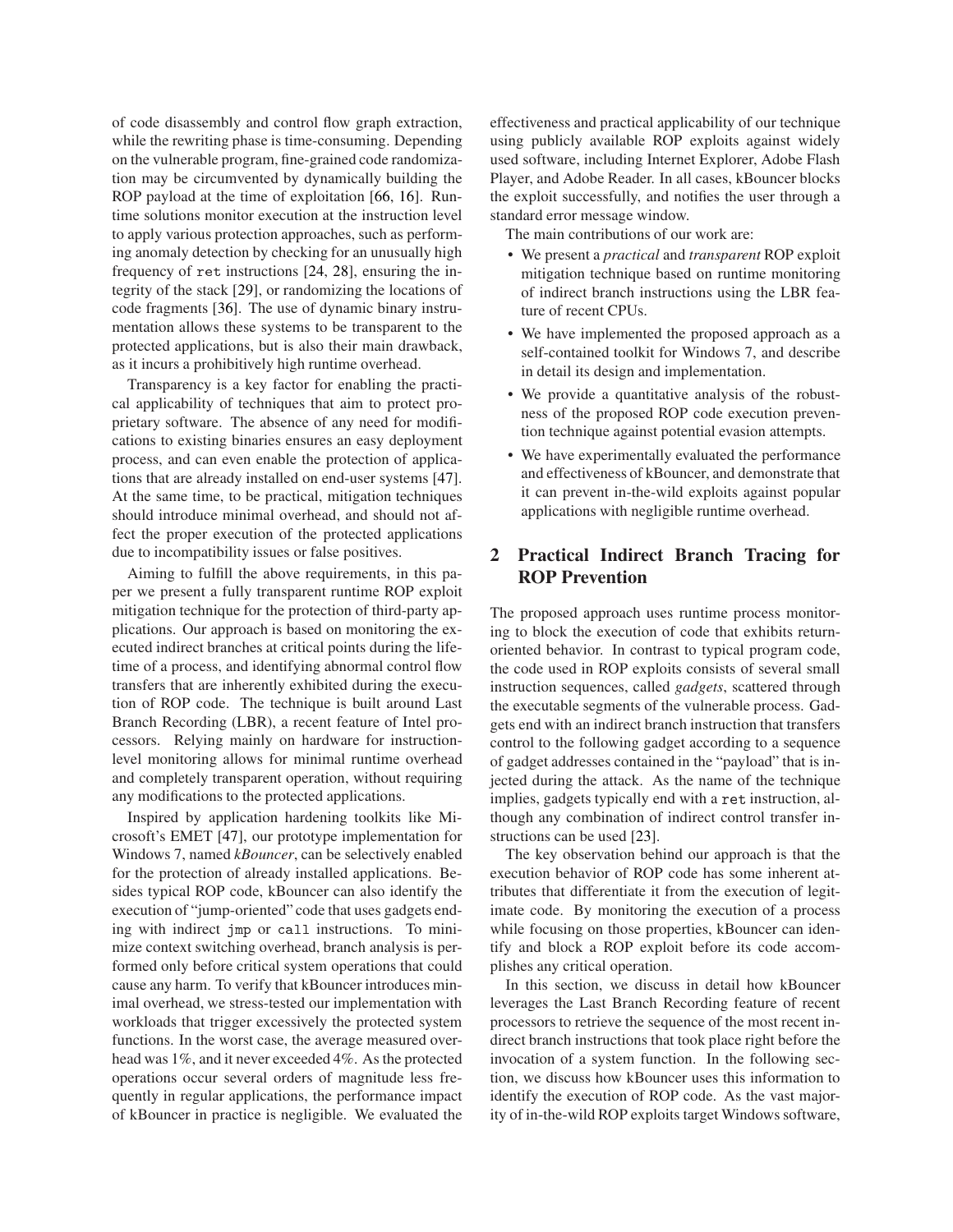| Technique      | Overhead | Requir.                  | Compat. | Deployment |
|----------------|----------|--------------------------|---------|------------|
| Compiler-level | med      | source                   | some    | hard       |
| Binary rewrit. | med      | pdb                      | no      | med        |
| Dynamic Instr. | high     | $\sim$                   | yes     | med        |
| LBR monitoring | low      | $\overline{\phantom{a}}$ | yes     | easy       |

<span id="page-2-0"></span>Table 1: Qualitative comparison of alternative techniques for runtime branch monitoring.

our design focuses on achieving transparent operation for existing Windows applications without raising any compatibility issues or false alerts.

### <span id="page-2-1"></span>2.1 Branch Tracing vs. Other Approaches

Execution monitoring at the instruction level usually comes with an increased runtime overhead. Even when tracking only a particular subset of instructions, e.g., in our case only indirect control transfer instructions, the overhead of interrupting the normal flow of control and updating the necessary accounting information is prohibitive for production systems. There are several different approaches that can be followed for monitoring the execution of indirect branch instructions, each of them having different requirements, performance overhead, transparency level, and deployment effort.

Extending the compiler to generate and embed runtime checks in the executable binary at compile time is one of the simplest techniques [\[52\]](#page-14-14). However, the high frequency of control transfer instructions in typical code means that a lot of additional instrumentation code must be added. Also, deployment requires a huge effort as all programs have to be recompiled. Another option is static binary rewriting. Its main advantage over compiler-level techniques is that no source code is required, but only debug symbols (e.g., PDB files) [\[17\]](#page-13-7). Still, all control transfers need to be checked. Even worse, it breaks selfchecksumming or signed code and cannot be applied to self-modifying programs. Dynamic binary instrumentation is another alternative that can handle even stripped binaries (no need for source code or debug symbols), but the runtime performance overhead of existing binary instrumentation frameworks slows down the normal execution of an application by a factor of a few times [\[29\]](#page-14-17).

In contrast to the above approaches, our system monitors the executed indirect branch instructions using Last Branch Recording (LBR) [\[39,](#page-14-20) Sec. 17.4], a recent feature of Intel processors introduced in the Nehalem architecture. When LBR is enabled, the CPU tracks the last N (16 for the CPU model we used) most recent branches in a set of 64-bit model-specific registers (MSR). Each branch record consists of two MSR registers, which hold the linear addresses of the branch instruction and its target instruction, respectively. Records from the LBR stack can be retrieved using a special instruction (rdmsr) from privileged mode. The processor can be configured to track only a subset of branches based on their type: relative/indirect calls/jumps, returns, and so on.

Table [1](#page-2-0) shows a summarized comparison of the alternative strategies discussed above. For our particular case, the use of LBR has several advantages: it incurs zero overhead for storing the branches; it is fully transparent to the running applications; is does not cause any incompatibility issues as it is completely decoupled from the actual execution; it does not require source code or debug symbols; and it can be dynamically enabled for already installed applications—there is no need for recompilation or instruction-level instrumentation.

# 2.2 Using Last Branch Recording for ROP Prevention

Although the CPU continuously records the most recent branches in the LBR stack with zero overhead, accessing the LBR registers and retrieving the recorded information unavoidably adds some overhead. Considering the limited size (16 entries) of the LBR stack, and that it can be accessed only from kernel-level code, checking the targets of all indirect control transfer instructions would incur a prohibitively high performance overhead. Indirect branches occur very frequently in typical programs, and a monitored process should be interrupted once every 16 branches with a context switch. In fact, the implementation of such a scheme is not facilitated by the current design of the LBR feature, as it does not provide any means of interrupting execution whenever the stack gets full after retrieving its previous 16 records.

Fortunately, when considering the actual operations of a ROP exploit, it is possible to dramatically reduce the number of control transfer instructions that need to be inspected. The typical end goal of malicious code is to give the attacker full control of the victim system. This usually involves just a few simple operations, such as dropping and executing a malicious executable on the victim system, which unavoidably require interaction with the OS through the system call interface. Based on this observation, we can refine the set of indirect branches that need to be inspected to only those along the final part of the execution path that lead to a system call invocation. (Depending on the vulnerable program, exploitation might be possible without invoking any system call, e.g., by modifying a user authentication variable [\[25\]](#page-14-21), but such attacks are rarely found in the client-side applications that are typically targeted by current ROP exploits, and are outside the scope of this work.)

Figure [1](#page-3-0) illustrates this approach. Vertical bars correspond to snapshots of the address space of a process, and arrows correspond to indirect control transfers. The ver-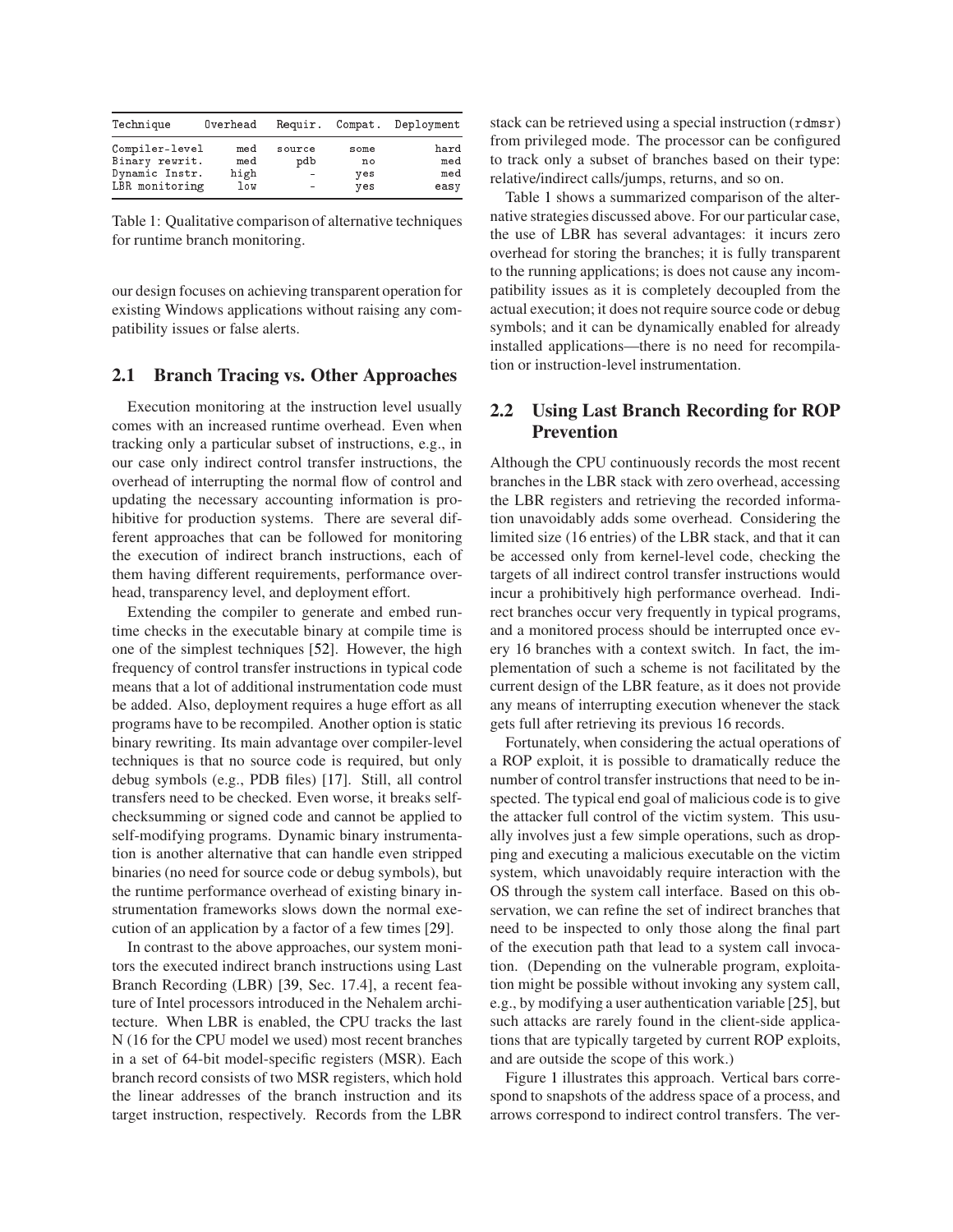

<span id="page-3-0"></span>Figure 1: Illustration of a basic scheme for ROP code detection. Whenever control is transferred from user to kernel space (vertical line), the system inspects the most recent indirect branches to decide whether the system call was invoked by ROP code or by the actual program.

tical line denotes the point at which the flow of control is transferred from user space to kernel space through a system call. At this point, by interposing at the OS's system call handler, the system can access the LBR stack and retrieve the targets of the indirect branches that led to the system call. It can then check the control flow path for abnormal control transfers and distinctive properties of ROP-like behavior using the techniques that will be described in Sec. [3,](#page-4-0) and decide whether the system call is part of malicious ROP code, or it is being invoked legitimately by the actual program.

#### 2.2.1 System Calls vs. API Calls

User-level programs interact with the underlying system mainly through system calls. Unix-like systems provide to applications wrapper functions for the available system calls (often using the same name as the system call they invoke) as part of the standard library. In contrast, Windows does not expose the system call interface directly to user-level programs. Instead, programs interact with the OS through the Windows API [\[13\]](#page-13-8), which is organized into several DLLs according to different kinds of functionality. In turn, those DLLs call functions from the undocumented Native API [\[59\]](#page-14-22), implemented in ntdll.dll, to invoke kernel-level services.

Exploit code rarely relies on the Native API for several reasons. One problem is that system call numbers change between Windows versions and service pack levels [\[18,](#page-13-9) [14\]](#page-13-10), reducing the reliability of the exploit across different targets (or increasing attack complexity by having to adjust the exploit according to the victim's OS version). Most importantly, the desired functionality is often not conveniently exposed at all through the Native API, as for example is the case with the socket API [\[65\]](#page-15-5). Typically, the purpose of ROP code is to give execute permission to a second-stage shellcode using VirtualProte
t or a similar API function [\[31,](#page-14-23) [27,](#page-14-24) [1,](#page-13-3) [6,](#page-13-11) [7,](#page-13-0) [2\]](#page-13-1). The



<span id="page-3-1"></span>Figure 2: LBR overwriting due to indirect branches that take place within Windows API functions, prior to the execution of a system call.

second-stage shellcode can be avoided altogether by implementing all the necessary functionality solely using ROP code, as is the case with a recent exploit against Adobe Reader XI, in which the ROP code calls directly the fsopen, write, f
lose, and LoadLibraryW functions to drop and execute a malicious DLL [\[19\]](#page-13-2).

The implementation of many of the functions exported by the Windows API is quite complex, and often involves several internal functions that are executed before the invocation of the intended system call. Due to the limited size of the LBR stack, this means that by the time execution reaches the actual system call, the LBR stack might be filled with indirect branches that took place *after* the Windows API function was called. To assess the extent of this effect, we measured the average number of indirect branch instructions (ret, jmp, and call) that are executed between the first instruction of a Windows API function and the system call it invokes, for a set of 52 "sensitive" functions that are commonly used in Windows shellcode and ROP code implementations (a complete list of the tested functions is provided in the appendix). As shown in Fig. [2,](#page-3-1) about 34% of the API functions execute less that 16 indirect branches, while the rest of them completely overwrite the LBR stack.

As these branches are made as part of legitimate execution paths, calling a function that completely overwrites the LBR stack would allow ROP code to evade detection. However, this scheme can be improved to provide robust detection of ROP code that calls *any* sensitive API function, irrespectively of the extent of overwriting in the LBR stack due to code in the function body.

#### <span id="page-3-2"></span>2.2.2 LBR Stack Inspection on API Function Entry

Given that i) exploit code usually calls Windows API functions instead of directly invoking system calls, and ii) most API functions overwrite the LBR stack with legitimate indirect branches before invoking a system call,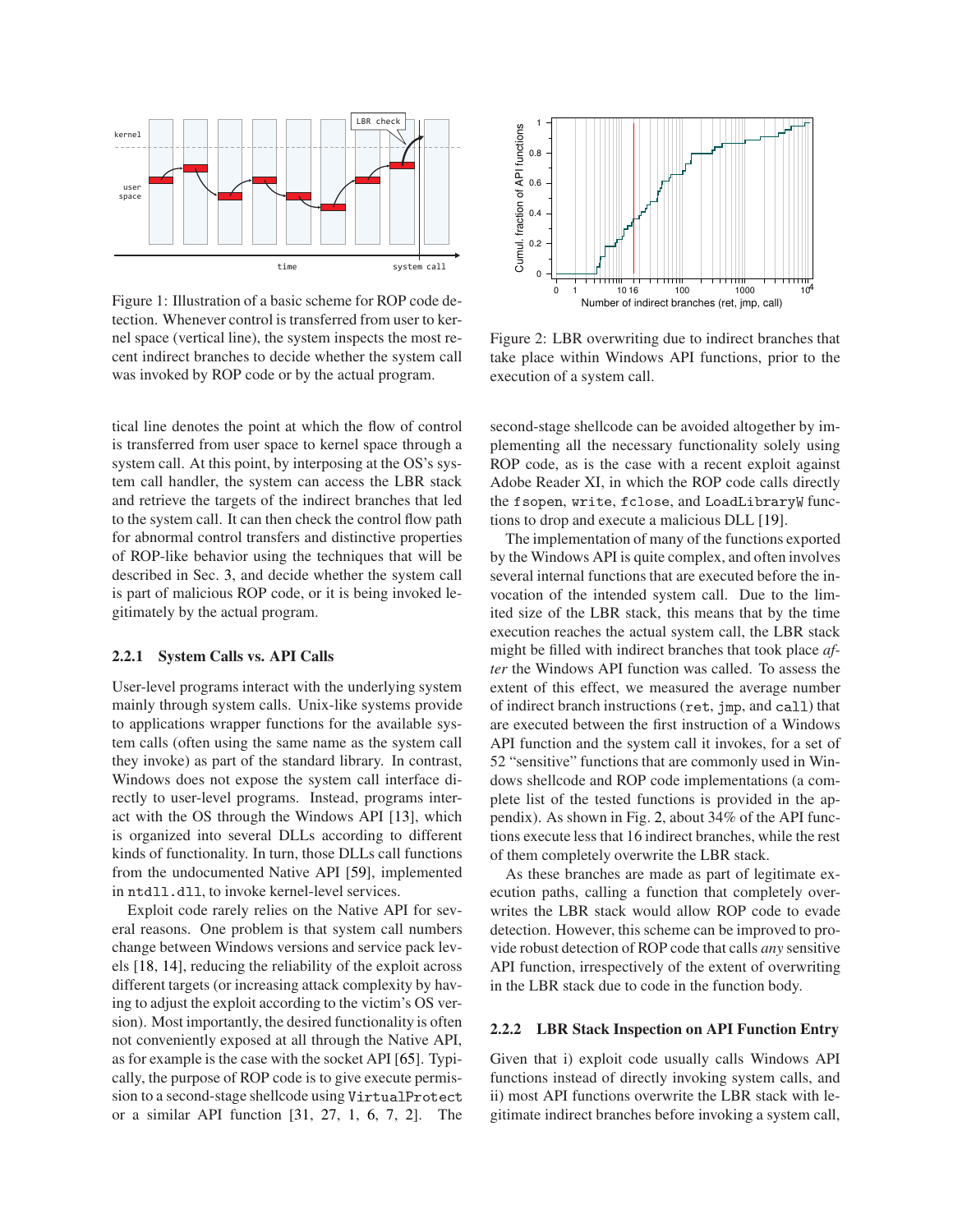

<span id="page-4-1"></span>Figure 3: Overview of the detection scheme of kBouncer. Before the invocation of protected Windows API functions, the system inspects the LBR stack to identify whether the execution path that led to the call was part of ROP code, and writes a checkpoint. To account for ROP code that would bypass the check by jumping over kBouncer's function hook, the system then verifies the entry point of the API function at the time of the corresponding system call invocation.

kBouncer inspects the LBR stack at the time an API function is called, instead upon system call invocation. This allows the detection of ROP code that uses any sensitive API function, irrespectively of the number of legitimate indirect branches executed within its body. In case an API function is called by ROP code, all entries in the LBR stack at the time of function entry will correspond to the indirect branches of the gadgets that lead to the function call, as depicted in Fig. [3.](#page-4-1)

Still, without any additional precautions, this scheme would allow an attacker to bypass the LBR check at the entry point of a function. An implementation of the LBR check in the system call handler—within the kernel safeguards it from user-level code and any bypass attempt. In contrast, implementing the LBR check as a hook to a user-level function's entry point does not provide the same level of protection. An attacker could avoid the check by jumping over the hook at the function's prologue, instead of jumping at its main entry point, and then normally executing the function body. Alternatively, by trading off some of its reliability, the ROP code could avoid calling the API function altogether by invoking directly the relevant Native API call.

Fortunately, as the Native API is not exposed to userlevel programs, i.e., applications never invoke Native API calls directly; we can solve this issue by ensuring that system calls are *always* invoked solely through their respective Windows API functions. After a clear LBR check at an API function's entry point, kBouncer writes a checkpoint that denotes a legitimate invocation of that particular function. When the respective system call is later invoked, the system call handler verifies that a proper checkpoint was previously set by the expected API function, and clears it. If the checkpoint was not set, then this means that the flow of control did not pass through the proper API function preamble, and kBouncer reports a violation.

We should note that user-level ROP code cannot bypass kBouncer's checks by faking a checkpoint. The code for setting a checkpoint can only run with kernel privileges, and the checkpoint itself is stored in kernel space so that i) the system call handler can later access it, and ii) any user-level code (and consequently the ROP code itself) cannot tamper with it. The checkpoint code is tied with and comes right after the code that inspects the LBR stack, and both run in an atomic way at kernel level, i.e., the checkpoint cannot be set without previously analyzing the LBR for the presence of ROP code. This prevents any ROP code from faking a checkpoint without being detected—the part of the ROP code with the task of setting the checkpoint would be detected by the LBR check before the checkpoint is actually set.

# <span id="page-4-0"></span>3 Identifying the Execution Behavior of ROP Code

Before allowing a Windows API function call to proceed, kBouncer analyzes the most recent indirect branches that were recorded in the LBR cache prior to the function call. LBR is configured to record only ret, indirect jmp, and indirect all instructions. The execution of ROP code is identified by looking for two prominent attributes of its runtime behavior: i) illegal ret instructions that target locations not preceded by call sites, and ii) sequences of relatively short code fragments "chained" through any kind of indirect branches.

Returns that do not transfer control right after call sites is an illegitimate behavior exhibited by all publicly available ROP exploits against Windows software, which rely mainly on gadgets ending with ret instructions (ret conveniently manipulates both the program counter and the stack pointer). The second, more generic attribute captures an inherent property of not only purely return-oriented code, but also of advanced (and admittedly harder to construct) jump-oriented code (or even "hybrid" ROP/JOP code that might use any combination of gadgets ending with jmp, call, and ret instructions).

## <span id="page-4-2"></span>3.1 Illegal Returns

When focusing on the control flow behavior of ROP code at the instruction level, we expect to observe the successive execution of several ret instructions, which correspond to the transfer of control from each gadget to the next one. Although this control flow pattern is quite distinctive, the same pattern can also be observed in legitimate code, e.g., when a series of functions consecutively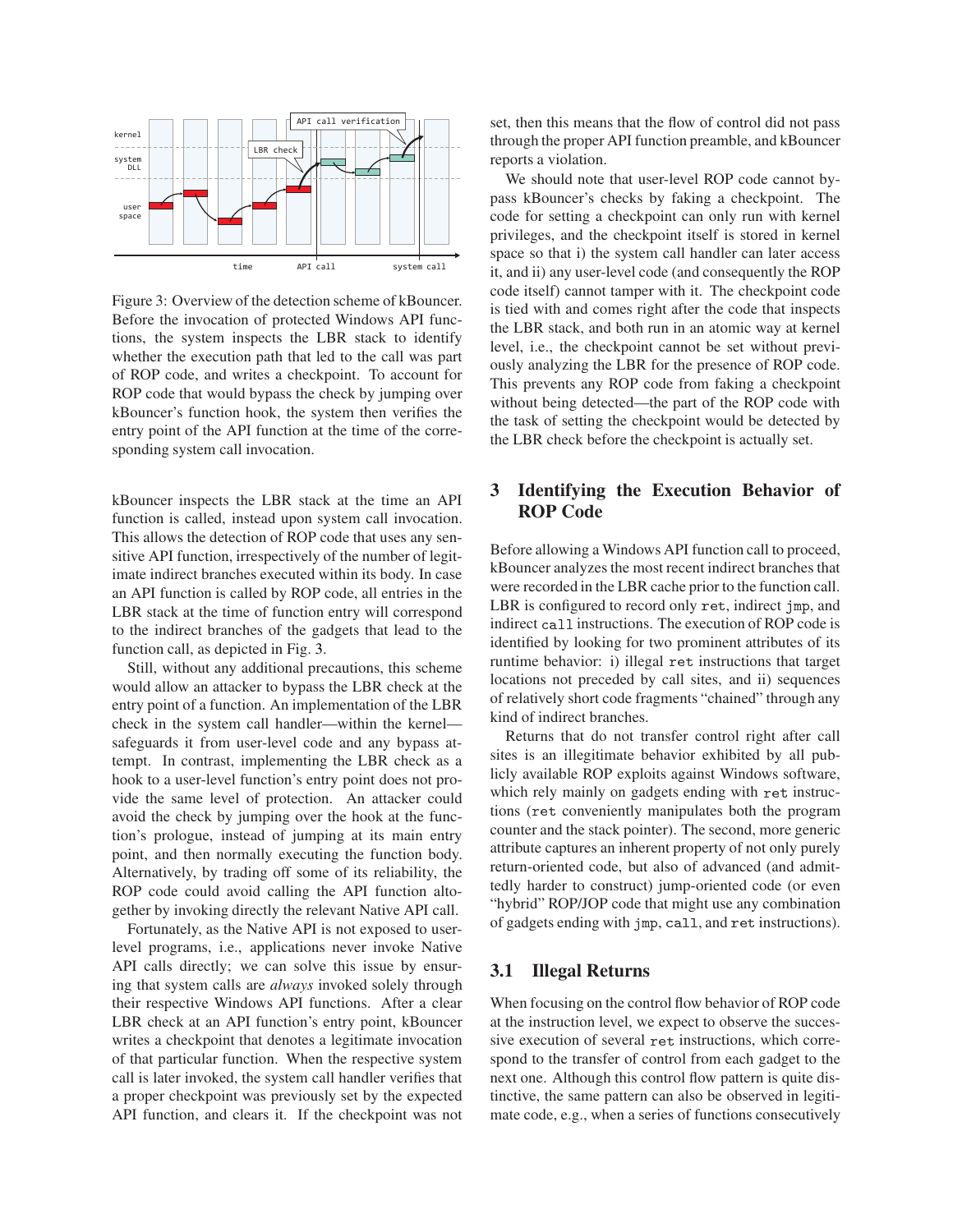

<span id="page-5-0"></span>Figure 4: In normal code, ret instructions target valid call sites (left), while in ROP code, they target gadgets found in arbitrary locations (right).

return to their callers. However, when considering the *targets* of ret instructions, there is a crucial difference.

In a typical program, ret instructions are paired with all instructions, and thus the target of a legitimate ret corresponds to the location right after the call site of the respective caller function, i.e., an instruction that follows a call instruction, as illustrated in the left part of Fig. [4.](#page-5-0) In contrast, a ret instruction at the end of a gadget transfers control to the first instruction of the following gadget, which is unlikely to be preceded by a call instruction. This is because gadgets are found in arbitrary locations across the code image of a process, and often may correspond to non-intended instruction sequences that happen to exist due to overlapping instructions [\[62\]](#page-14-2).

At runtime, the ret instructions of ROP code can be easily distinguished from the legitimate return instructions of a benign program by checking their targets. A ret instruction that transfers control to an instruction not preceded by a all is considered illegal, and the observation of an illegal ret is flagged by kBouncer as an indication of ROP code execution.

Ensuring all-ret pairing by verifying caller-callee semantics, e.g., using a shadow stack [\[29\]](#page-14-17), constrains the control flow of a process in a much stricter way than the proposed scheme. In practice, though, enforcing such a strict policy is problematic, due to the use of setjmp/longjmp constructs, all/pop "getPC" code commonly found in position-independent executables, tail call optimizations, and lightweight user-level threads such as Windows fibers, in which the context switch function called by the current thread returns to the thread that is scheduled next.

Instead of enforcing a strict control flow, kBouncer simply makes sure that ret instructions always target *any* among all valid call sites (even those that correspond to non-intended all instructions). This is a more relaxed constraint that is not expected to be violated (and which did not, for the set of applications tested as part of our experimental evaluation) even in programs that use constructs like the above. Its implementation is also much simpler, as there is no need to track the execution of all instructions—checking that the target of each ret falls right after a call is enough.

<span id="page-5-1"></span>Call-preceded Gadgets Although the above scheme prohibits the execution of illegal returns, which are prominently exhibited by typical ROP exploits, an attacker might still be able to construct functional ROP code using gadgets that begin right after all instructions, to which we refer as all*-preceded gadgets*. Note that all-preceded gadgets may begin after either intended or unintended all instructions. As kBouncer cannot know which all instructions were actually emitted by the compiler, if any of the possible valid instructions immediately preceding the instruction at a target address is a all instruction, then that address may correspond to the beginning of a all-preceded gadget.

The observation of a ret that targets an instruction located right after a call is considered by kBouncer as normal, and thus ROP code comprising only callpreceded gadgets would not be identified based on the first ROP code attribute kBouncer looks for during branch analysis. Although such code would still be identified due to its "chained gadgets" behavior, which we will discuss below, we first briefly explore the feasibility of such an attempt.

For our analysis we use a set of typical Windows applications, detailed in Table [2.](#page-6-0) The data is collected using a purpose-built execution analysis framework, described in Sec. [4.2.](#page-9-0) We consider as a gadget any (intended or unintended) instruction sequence that ends with an indirect branch, and which does not contain any privileged or invalid instruction. In contrast to the gadget constraints typically considered in relevant studies [\[62,](#page-14-2) [23,](#page-13-6) [60,](#page-14-25) [24,](#page-13-5) [73,](#page-15-6) [53,](#page-14-15) [36,](#page-14-18) [70\]](#page-15-4) and the actual gadgets used in real exploits [\[27,](#page-14-24) [19,](#page-13-2) [1,](#page-13-3) [6,](#page-13-11) [7,](#page-13-0) [2\]](#page-13-1), i.e., contiguous instruction sequences no longer than five instructions, we follow a more conservative approach and consider gadgets that i) may be *split* into several fragments due to internal conditional or unconditional relative jumps, and ii) have a maximum length of *20 instructions*.

Figure [5](#page-6-1) shows the fraction of call-preceded gadgets among all gadgets that end with a ret instruction, for different Windows applications. In the worst case, only 6.4% of the gadgets begin right after call sites, a percentage much smaller compared to all available ret gad-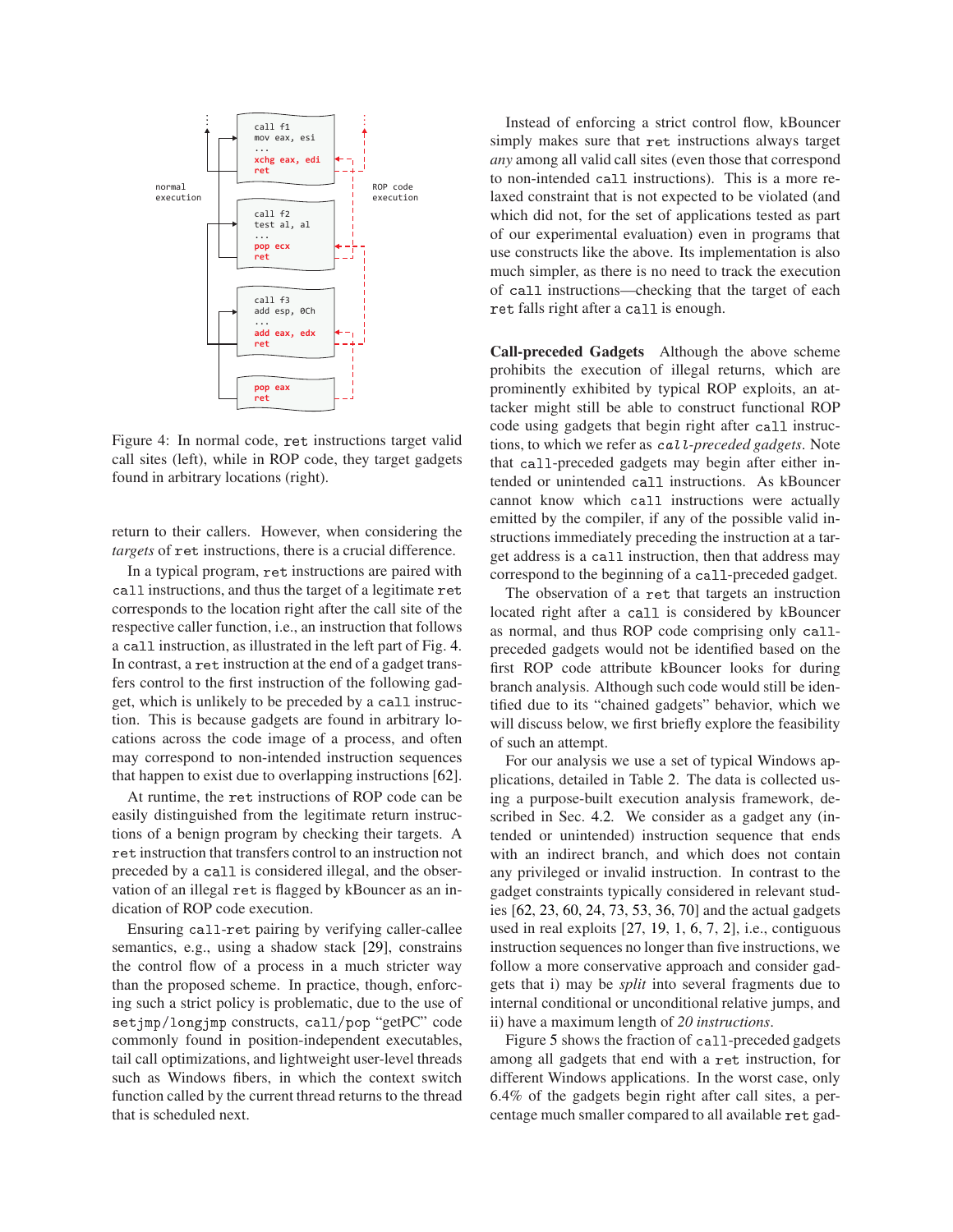|                      |                             | Indirect Branches |       |        |      | System Protected    |  |
|----------------------|-----------------------------|-------------------|-------|--------|------|---------------------|--|
| Application          | Workload                    | jump              | call  |        |      | ret Calls API Calls |  |
| Windows Media Player | Music playback for ~30 secs | 7.3M              | 7.5M  | 30.OM  | 196K | 5150                |  |
| Internet Explorer 9  | Browse to google.com        | 3.4M              | 4.8M  | 17.7M  | 87K  | 7092                |  |
| Adobe Flash Player   | Watch a youtube video       | 9.6M              | 21.7M | 94.1M  | 317K | 46658               |  |
| Microsoft Word       | Scroll through a document   | 3.3M              | 11.5M | 38.8M  | 178K | 5425                |  |
| Microsoft Excel      | Open a rich spreadsheet     | 6.3M              | 18.1M | 54.5M  | 212K | 3957                |  |
| Microsoft PowerPoint | View a presentation         | 10.2M             | 19.3M | 68.8M  | 275K | 6577                |  |
| Adobe Reader XI      | Scroll through a few pages  | 9.7M              | 19.5M | 100.6M | 101K | 5026                |  |

<span id="page-6-0"></span>Table 2: Details about the dataset used for gadget analysis.



<span id="page-6-1"></span>Figure 5: Among all gadgets that end with a ret instruction, only a small fraction (6.4% in the worst case for Adobe Reader) begin right after call sites.

gets. Given that many of them are longer than the typical gadget size, and are thus harder to use in ROP code due to the many different operations and register or memory state changes they incur, an attacker would be left with a severely limited set of gadgets to work with. For comparison, the ROP payloads of the exploits we used in our evaluation, listed in Table [4,](#page-10-0) collectively use 44 unique gadgets with an average length of just 2.25 instructions, and only *three* of them happen to be call-preceded—the rest of them would all result in illegal returns.

## 3.2 Gadget Chaining

It is clear from the previous section that even a "lighter" version of kBouncer that would just prohibit the execution of illegal returns would still significantly raise the bar, as i) it would prevent the execution of the ROP code typically found in publicly available Windows exploits, and more importantly, ii) it would force attackers to either use only a limited set of ret gadgets, or resort to jump-oriented code—options of increased complexity.

To account for potential future exploits of these sorts, the second attribute that kBouncer uses to identify the execution of ROP code is an inherent characteristic of its construction: the observation of several short instruction sequences *chained* through indirect branches. This is a generic constraint that holds for both return-oriented and jump-oriented code (or potential combinations—in the rest of this section we refer to both techniques as ROP).

|     |                                  |                               |    | <b>LBR Stack</b> |          |     |
|-----|----------------------------------|-------------------------------|----|------------------|----------|-----|
| G05 | 7C3411C0<br>7C3411C1             | pop ecx<br>retn               |    | Branch           | Target   |     |
| G11 | 7C3415A2                         | $jmp$ [eax]                   | 00 | 73802745         | 738028D7 |     |
| G02 | 7C34252C                         | pop ebp                       | 01 | 05F015CA         | 05F00E17 |     |
|     | 7C34252D                         | retn                          | 02 | 7C348B06         | 7C34A028 | G01 |
| G04 | 7C345249                         | pop edx                       | 03 | 7C34A02A         | 7C34252C | G02 |
|     | 7C34524A                         | retn                          | 04 | 7C34252D         | 7C36C55A | G03 |
| G10 | 7C346C0B                         | retn                          | 05 | 7C36C55B         | 7C345249 | G04 |
| G01 | 7C34A028                         | pop edi                       | 06 | 7C34524A         | 7C3411C0 | G05 |
|     | 7C34A029                         | pop esi                       | 07 | 7C3411C1         | 7C34B8D7 | G06 |
|     | 7C34A02A                         | retn                          | 08 | 7C34B8D8         | 7C366FA6 | G07 |
| G06 | 7C34B8D7                         | pop edi                       | 09 | 7C366FA7         | 7C3762FB | G08 |
|     | 7C34B8D8                         | retn                          | 10 | 7C3762FC         | 7C378C81 | G09 |
| G07 | 7C366FA6                         | pop esi                       | 11 | 7C378C84         | 7C346C0B | G10 |
|     | 7C366FA7                         | retn                          | 12 | 7C346C0B         | 7C3415A2 | G11 |
| G03 | 7C36C55A                         | pop ebx                       | 13 | 7C3415A2         | 74F64347 |     |
|     | 7C36C55B                         | retn                          | 14 | 74F64908         | 752AD0A1 |     |
| G08 | 7C3762FB<br>7C3762FC             | pop eax<br>retn               | 15 | 752D6FC8         | 752AD0AD |     |
| G09 | 7C378C81<br>7C378C82<br>7C378C84 | pusha<br>add al, OEFh<br>retn |    |                  |          |     |

<span id="page-6-2"></span>Figure 6: The state of the LBR stack at the time kBouncer blocks an exploit against Adobe Flash [\[2\]](#page-13-1). Diagonal pairs of addresses with the same shade correspond to the first and last instruction of each gadget.

Although legitimate programs also contain an abundance of code fragments linked with indirect branches, these fragments are typically much larger than gadgets, and more importantly, they do not tend to form long uninterrupted sequences (as we show below).

The CPU records in-sequence all executed indirect branches, enabling kBouncer to reconstruct the chain of gadgets used by any ROP code. Each LBR record *<sup>R</sup>*[*b*,*t*] contains the address of the branch (*b*) and the address of its target (*t*), or from the viewpoint of ROP code, the *end* of a gadget and the *beginning* of the following one.

Figure [6](#page-6-2) illustrates the contents of the LBR stack at the time kBouncer blocks the ROP code of an exploit against Adobe Flash [\[2\]](#page-13-1) (although kBouncer blocks this exploit due to illegal returns, we use it for illustrative purposes, as we are not aware of any publicly available JOP exploit). Starting with the most recent (bottom-most) record, the detection algorithm checks whether the tar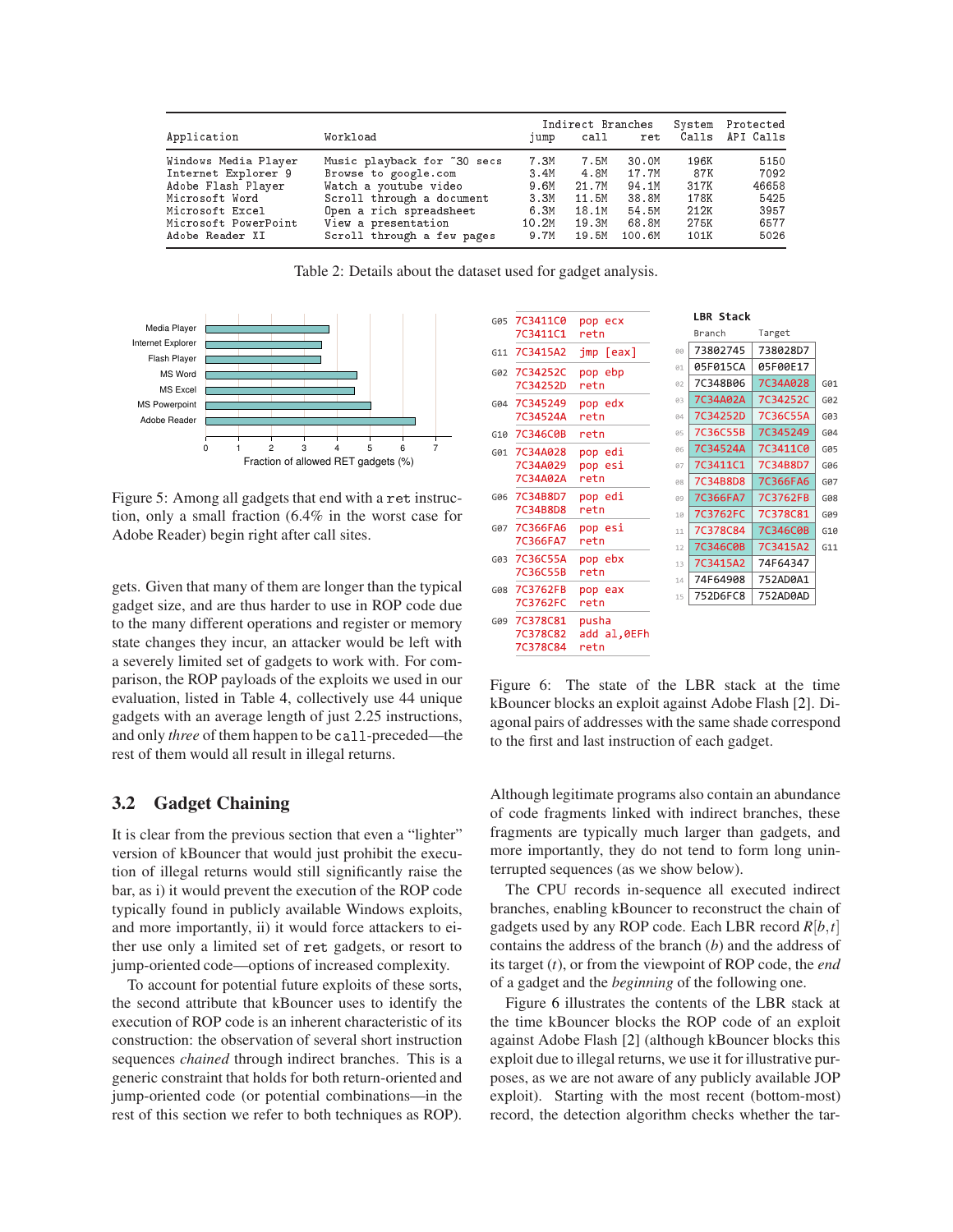get (located at address  $R_{n-1}[t]$ ) of the previous branch, is an instruction that precedes the branch (located at address  $R_n[b]$ ) of the current record. If starting from address  $R_{n-1}[t]$ , there exists an uninterrupted sequence of at most 20 instructions that ends with the indirect branch at address  $R_n[b]$ , then the sequence is considered as a gadget. Recall that kBouncer treats as gadgets even fragmented instruction sequences linked through conditional or unconditional relative jumps. The same process repeats with the previous records, moving upwards, as long as chained gadgets are found.

The ROP code in this example consists of 11 gadgets, all ending with a ret instruction except the final one (G11), which is a single-instruction gadget with an indirect jmp that transfers control to VirtualProte
t in kernel32.dll (note the difference in the high bytes of the target address in record 13). The two bottom-most records in the LBR stack correspond to kBouncer's function hook (from VirtualProte
t to Devi
eIoControl, which signals the kernel component), and a ret from \_\_SEH\_prolog4 which is called by Devi
eIoControl.

A crucial question for the effectiveness of the above algorithm is whether legitimate code could be misclassified as ROP code due to excessively long chains of gadget-like instruction sequences. To assess this possibility, we measured the length of the gadget chains observed across all inspected LBR stack instances for the applications and workloads listed in Table [2.](#page-6-0) As described in Sec. [2.2.2,](#page-3-2) kBouncer inspects the LBR stack right before the execution of a sensitive Windows API function. In total, kBouncer inspected 79,885 LBR stack instances, i.e., the tested applications legitimately invoked a sensitive API function 79,885 times.

Figure [7](#page-7-0) (solid line) shows the percentage of instances with a given gadget chain length. In the worst case, there is just one instance with a chain of five gadgets, and there are no instances with six or more gadgets. On the other hand, complex ROP code that would rely on callpreceded or non-ret gadgets would result in excessively long gadget chains, filling the LBR stack. Indicatively, a jump-oriented Turing-complete JOP implementation for Linux uses 34 gadgets [\[23\]](#page-13-6). Furthermore, current JOP code implementations rely on a special dispatcher gadget that always executes between useful gadgets, at least doubling the amount of executed gadgets.

Although we can never rule out the possibility that benign code in some other application might result in a false positive, to ascertain that this possibility is unlikely, we also analyzed 97,554,189 LBR stack instances taken at the entry points of all executed functions during the lifetime of the same tested applications. In this ordersof-magnitude larger data set, the maximum gadget chain length observed is nine (dashed line), which is still far



<span id="page-7-0"></span>Figure 7: Percentage of LBR stack instances with a given gadget chain length for i) the instances inspected by kBouncer at the entry points of protected API function calls, and ii) the instances taken at the entry points of all function calls.

from filling up the LBR stack. This means that even if there is a need in the future to protect more API functions, or perform LBR checks in other parts of a program, we will more than likely still be able to set a robust detection threshold that will not result in false positives. For the current set of protected functions we use a threshold of eight gadgets, which allows for increased resilience to false positives.

Finally, note that in the above benign executions, the vast majority of the gadget-like chains stem from our conservative choice of considering *fragmented* gadgets of up to *20 instructions* long—significantly more complex and longer than the gadgets used in actual exploits. Although we could choose more reasonable constraints about what is considered as a gadget, we preferred to stress the limits of the proposed approach.

## 4 Implementation

#### 4.1 kBouncer

To demonstrate the effectiveness of our proposed approach, we developed a prototype implementation for the x86 64-bit version of Windows 7 Professional SP1. Our prototype, kBouncer, consists of three components: i) an offline gadget extraction and analysis toolkit, ii) a userspace thin interposition layer between the applications and Windows API functions, and iii) a kernel module.

For the executable segments of a protected application, the gadget extraction toolkit identifies any instruction sequence ending in an indirect branch, starting from each and every byte of a segment. In the current version of our prototype we assume that the complete set of an application's modules is available in advance. However, it is possible to trivially relax this assumption by process-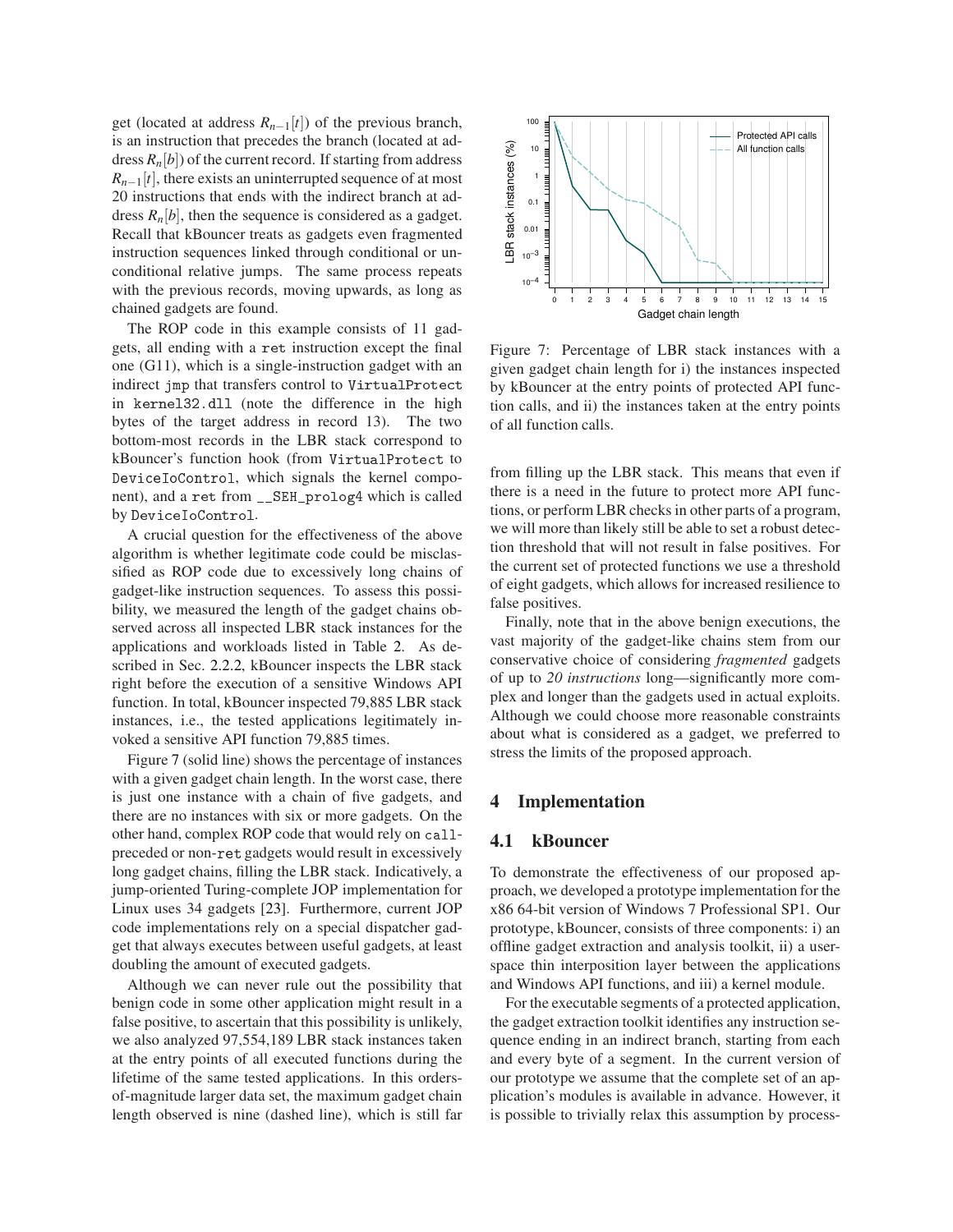

<span id="page-8-0"></span>Figure 8: Overview of kBouncer's implementation. At the entry point of Windows API functions, kBouncer detours the execution, inspects the LBR stack in kernel mode, and then returns control back to the application.

ing new modules on-the-fly at the time they are loaded by a protected application. The maximum gadget length is given as a parameter—in our experiments we conservatively used a length of 20 instructions. As discussed in Sec. [3.1,](#page-5-1) our extraction algorithm differs from previous approaches as it considers even instruction sequences that contain conditional or unconditional relative jumps. For this reason, code analysis explores all possible paths from every offset within a code segment, and follows recursively any conditional branches. The output of the analysis phase is two hash tables: one containing the offsets of all-preceded gadgets, and another containing the rest of the found gadgets. In the future, we will consider switching to Bloom filters to save space.

The overall operation of the runtime system is depicted in Fig. [8.](#page-8-0) The interposition component is implemented on top of the Detours framework [\[38\]](#page-14-26), which provides a library call interception mechanism for the Windows platform. During initialization, it requests by kBouncer's kernel module to enable the LBR feature on the CPU. The two components communicate through control messages over a pseudo-device that is exported by the kernel module (using the Devi
eIoControl API function). Then, it selectively hooks the set of the protected Windows API functions. Each time a protected function is called, the detour code sends a control message to the kernel component, instructing it to inspect the contents of the LBR stack for abnormal control transfers.

The kernel module is responsible for three main tasks: i) enabling or disabling the LBR facility, ii) analyzing the recorded indirect branches, and iii) writing and verifying the appropriate checkpoint before allowing a system call to proceed. The first task involves reading and writing a few Model Specific Registers (MSR) using the rdmsr and wrmsr instructions. For the second task, whenever a control request is received from the user-space component, kBouncer analyzes the contents of the LBR stack, looking for the attributes described in Sec. [3.](#page-4-0) The MSR registers that hold the recorded information and configuration parameters are considered part of the running process context, and are preserved during context switches.

To identify illegal return instructions, the kernel module fetches a few bytes before each return target and attempts to decode any call instruction located right before the target instruction (call site check). Gadget chaining patterns are identified as follows: starting from the most recent branch in the LBR stack, the number of consecutive targets that point to gadgets are counted. Any ret targets are looked up in the all-preceded gadgets hash table, whereas all or jmp targets are looked up in both hash tables, all-preceded or not. The most recent branch target is not considered, as it does not point to a gadget, but to the protected API function. To protect the kernel-level component from potential crashes when accessing invalid user-level locations, we use the ProbeForRead function of the Windows kernel API.

Unfortunately, the final task for API call verification has been only partly implemented, as it is not possible to perform system-call interposition in the current version of Windows 7. A recently added kernel feature in the 64-bit version of Windows, called PatchGuard [\[32\]](#page-14-27), protects against kernel-level rootkits by preventing any changes to critical data structures, such as the System Service Descriptor Table (SSDT). Although this is effective against rootkits, PatchGuard removed the ability of legitimate applications, such as antivirus software, to intercept system calls. In response, Microsoft added a set of kernel-level APIs for filtering network and file-system operations (Windows Filtering Platform [\[48\]](#page-14-28)). Hopefully, future OS versions will provide system call filtering capabilities as well.

Still, we did verify the correct operation of checkpoint verification by simulating it using the dataset of Table [2.](#page-6-0) We should note that this is not a design limitation, but only an implementation issue stemming from our choice of the target platform. For example, this would not have been an issue had we decided to implement kBouner for Linux, or any other open platform. For now, we plan to implement the checkpointing functionality for 32-bit applications by hooking system calls at user level through the WOW64 layer [\[4\]](#page-13-12) (which, however, will not provide the same protection guarantees as an actual kernel-level implementation).

In case an attack attempt is detected after the analysis of the recorded branches, the process is terminated and the user is informed with an alert message, as shown in Fig. [9.](#page-9-1) In this example, kBouncer blocks a malicious PDF sample that exploits an (at the time of writing)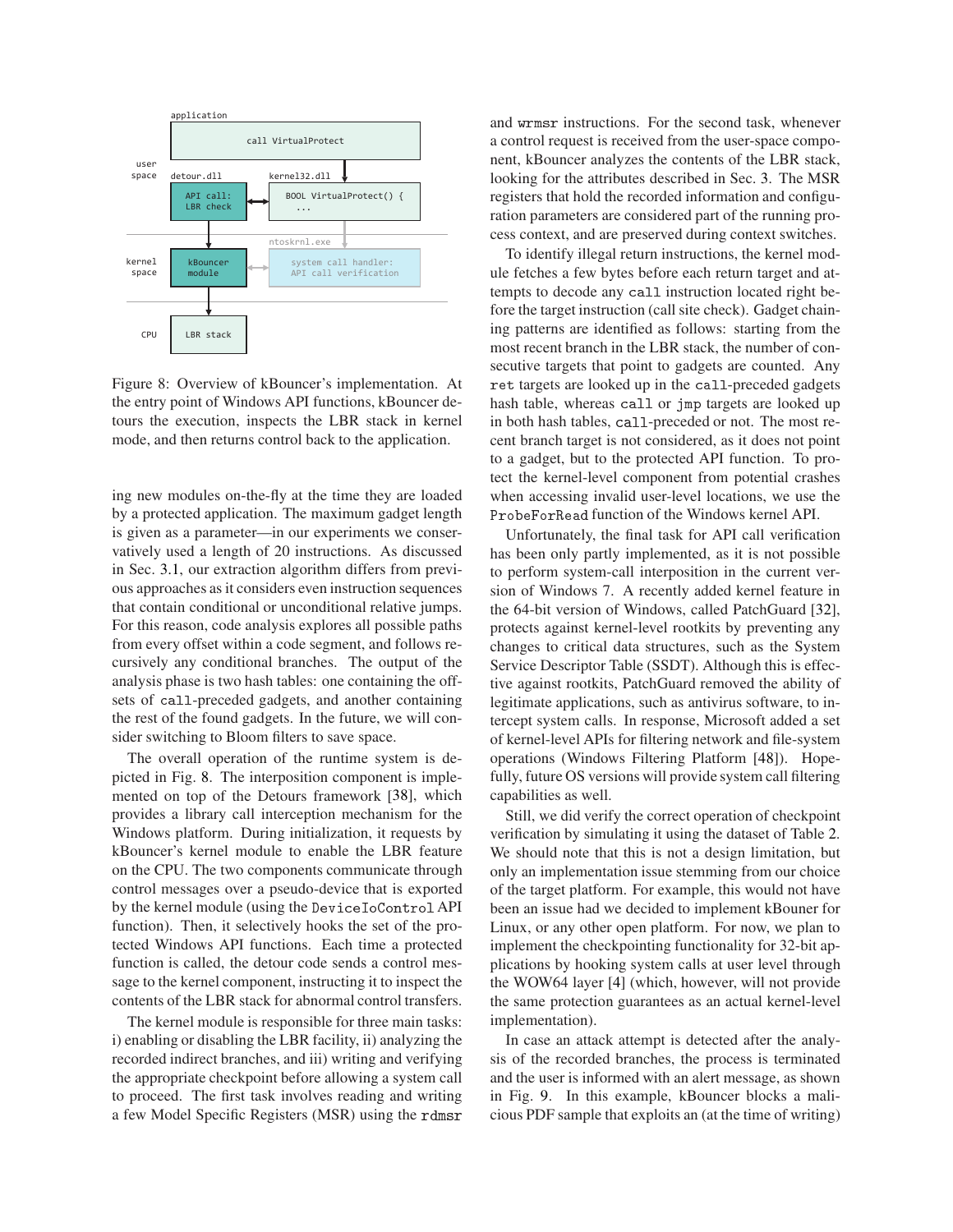

Figure 9: A screen capture of kBouncer in action, blocking a zero-day exploit against Adobe Reader XI [\[19\]](#page-13-2).

<span id="page-9-1"></span>unpatched vulnerability in the latest version of Adobe Reader XI [\[19\]](#page-13-2). The displayed information, such as branch locations and targets, is supplied from the kernellevel module.

### <span id="page-9-0"></span>4.2 Analysis Framework

Moving from the basic concept to a functional prototype required a number of decisions that were mostly based on analyzing the behavior of large applications. To ease the effort required to perform this type of analysis, we developed an LBR analysis framework. Its goal is to provide a way to iterate over the LBR instances during the lifetime of an application, while at the same time providing useful information, such as translating addresses to function or image names. The framework is split in two parts: data gathering and analysis.

The data-gathering component is based on dynamic binary instrumentation. Although the runtime overhead of dynamic instrumentation is quite high (as discussed in Sec. [2.1\)](#page-2-1), we use it here only for data gathering, which is an off-line and one-time operation. The tool we developed is built on top of Pin [\[64,](#page-15-7) [46\]](#page-14-29), and records the following information during process execution: i) the file path and starting and ending address of any loaded executable image, ii) the location and name of any recognized function (e.g., exported functions), iii) the thread ID, location, and target of executed indirect branches (ret, all or jmp), iv) the thread ID, location, and number of system calls, and v) the thread ID, location, and return address of any identified function that was called.

The analysis part is a set of Python scripts that process the gathered data for each application. It provides a configurable LBR iterator which simulates different scenarios, such as returning LBR stack instances before system calls or certain function calls, or even after each branch is

| Type                                                     | # iter.                         | Avg. Total Time<br>ms (stddev)                                              |                         | Single<br>ns                             |
|----------------------------------------------------------|---------------------------------|-----------------------------------------------------------------------------|-------------------------|------------------------------------------|
| HashLookup<br>IllegalRet<br>SysNull<br>SysLBR<br>SysRead | 1B<br>1 B<br>1 OM<br>10M<br>10M | 8231.6 (<br>10889.9 (312.9)<br>$5145.0$ (<br>19981.8 (<br>47267.7 (30925.6) | 9.8)<br>66.0)<br>504.5) | 8.2<br>10.8<br>514.5<br>1998.1<br>4726.7 |

<span id="page-9-2"></span>Table 3: Microbenchmarks.

executed. To avoid mixing branches from different system threads in the same LBR instance, it internally keeps a list of separate LBRs per thread id. Finally, it provides convenient methods to translate addresses to function or image names when available.

## 5 Evaluation

In this section we present the results of our experimental evaluation of kBouncer in terms of runtime overhead and effectiveness against real-world ROP exploits. All experiments were performed on a computer with the following specifications: Intel i7 2600S CPU, 8GB RAM, 128GB SSD, 64-bit Windows 7 Professional SP1.

## 5.1 Performance Overhead

#### 5.1.1 Microbenchmarks

We started with some micro-benchmarks of different parts of kBouncer's functionality. Specifically, we measure the average time needed for the following operations, also listed in Table [3:](#page-9-2) hash table lookups ("HashLookup"), checks for illegal returns ("Illegal-Ret"), performing a system call ("SysNull"), reading the contents of the LBR stack ("SysLBR"), and reading parts of a process' address space ("SysRead").

In each case, we isolated the measured operation and tried to make the experiment as realistic as possible. For example, we extracted the hash table characteristics (domain size, hash table size, hit ratio) based on the dataset shown in Table [2.](#page-6-0) The data we used for the illegal return checks come from kernel32.dll, and use a worst-case workload by treating each location in its code segment as a possible return target. The next three experiments where measured in kernel level, as opposed to the first two. We measured the time needed to perform a no-op system call, a system call that only reads the LBR stack contents, and finally, a system call that in addition to reading the LBR stack, also fetches data from the sources and targets of each branch.

Table [3](#page-9-2) shows the results of these benchmarks. Each benchmark runs the number of operations shown in the second column ten times, and calculates the average and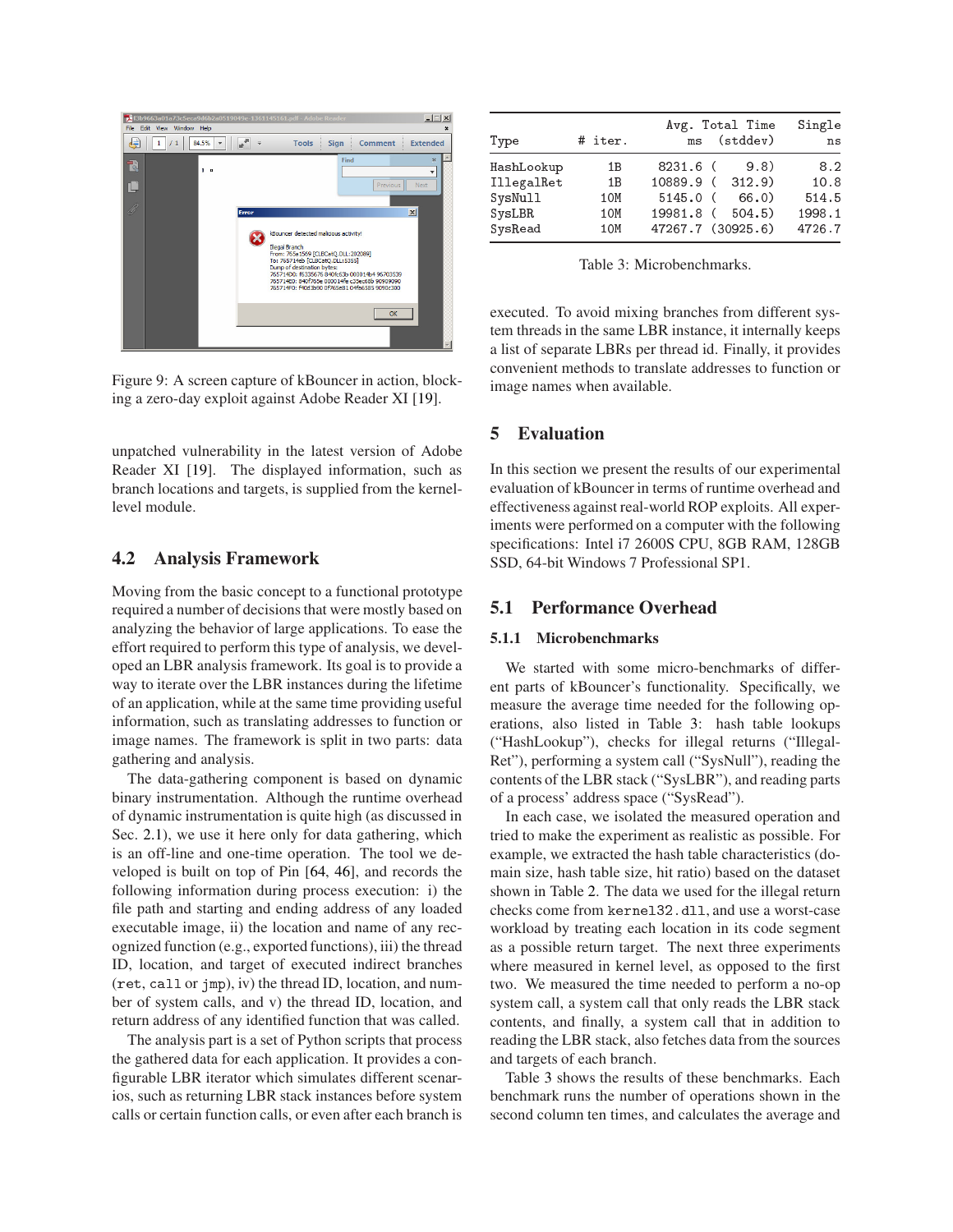

<span id="page-10-1"></span>Figure 10: Execution time with and without kBouncer for Wine's kernel32.dll test suite, which resulted in the invocation of about 100K monitored Windows API functions. The average runtime overhead is 1%.

standard deviation (next two columns). The last column shows the average time for a single operation. As we can see, looking up the hash table and checking for an illegal return are both very fast operations, in the order of a few nanoseconds. Performing a system call and reading the LBR stack are relatively more expensive, but still, in the order of a few microseconds. When attempting to access the instructions located at the source and target addresses of each branch record, the measured duration starts to fluctuate. We are not sure whether this behavior is normal, or it is a result of non-optimal use of the kernel API for accessing user-level memory. Overall, these microbenchmarks show that kBouncer's LBR stack analysis on each protected API function call takes on average no more than 5 microseconds.

#### 5.1.2 Runtime Overhead

Measuring the performance overhead impact on interactive applications, such as web browsers and document viewers, is a challenging task. Instead, we decided to measure the performance overhead on programs that stress the core functionality of kBouncer, by making heavy use of the monitored Windows API functions. For this purpose, we used a subset of the tests provided in the test suite of Wine [\[15\]](#page-13-13), which repeatedly call Windows API functions with different arguments. To get more confident timing results, we kept only tests that do not interfere with external factors, such as network communication. The final set we used performs about 100,000 calls to Windows API functions that are protected by kBouncer, which is 20 times more than the protected calls made by the actual applications we previously tested (listed in Table [2\)](#page-6-0).

Figure [10](#page-10-1) shows the completion time for each of the different tests, with and without kBouncer. The average runtime overhead is 1%, with the maximum being 4%

| Application                                                                                                                              | Vulnerability                                                                                                                                                                                         |
|------------------------------------------------------------------------------------------------------------------------------------------|-------------------------------------------------------------------------------------------------------------------------------------------------------------------------------------------------------|
| Adobe Reader v11.0.1<br>Adobe Reader v9.3.4<br>MPlayer Lite r33064<br>Internet Explorer 8<br>Internet Explorer 9<br>Adobe Flash 11.3.300 | Function pointer overwrite [19]<br>Stack-based overflow [1]<br>SEH pointer overwrite [6]<br>T87<br>Use-after-free vulnerability<br><b>F71</b><br>Use-after-free vulnerability<br>Integer overflow [2] |

<span id="page-10-0"></span>Table 4: Tested ROP exploits.

in the worst case. The total extra time spent across all tests when enabling kBouncer was 0.3 sec, a result consistent with the average cost of  $5 \mu s$  per check based on our microbenchmarks (100,000 calls  $\times$  5  $\mu$ s = 0.5 sec). Based on these results, which show that the performance overhead is negligible even for workloads that continuously trigger the core detection component, we believe that kBouncer is not likely to cause any noticeable impact on user experience.

## <span id="page-10-2"></span>5.2 Effectiveness

In the final part of our evaluation, we tested whether our prototype can effectively protect applications that are typically targeted by in-the-wild attacks, using the ROP exploits shown in Table [4.](#page-10-0) All exploits except the ones against Internet Explorer work on the latest and up-to-date version of Windows 7 Professional SP1 64-bit. For the IE exploits to work, we had to uninstall the updates that fixed the relevant vulnerabilities (KB2744842 and KB2799329). We also had to tweak the ROP payload of the MPlayer exploit to correctly calculate the offset of VirtualProtect for the latest version of kernel32.dll, as the public version of the exploit was based on a previous version of that DLL.

The ROP code in the exploit against Adobe Reader v9.3.4 creates a file (CreateFileA), memory-maps the file in RWX mode (CreateFileMappingA, MapView-OfFile), copies the shellcode in the newly mapped area, and executes it. Similarly, the MPlayer and IE 8 exploits change the permissions of the memory region where the shellcode resides to RWX (VirtualProtect) and execute it. What is interesting about the IE 8 ROP code, is that it is constructed from the statically loaded Skype protocol handler DLL (skype4com.dll). The last two exploits in Table [4](#page-10-0) were generated using the Metasploit Framework [\[5\]](#page-13-15). For vulnerable applications that include widely used non-ASLR modules (like Java's msvcrt71.dll, which is loaded in Internet Explorer), Metasploit uses the same ROP payload based on msvcrt71.dll, which has been pre-generated by Mona [\[27\]](#page-14-24). This payload is similar to the one used in the MPlayer exploit, as it also uses VirtualProte
t to bypass Data Execution Prevention (DEP). Finally, the Adobe Reader XI (v11.0.1) exploit is more complex,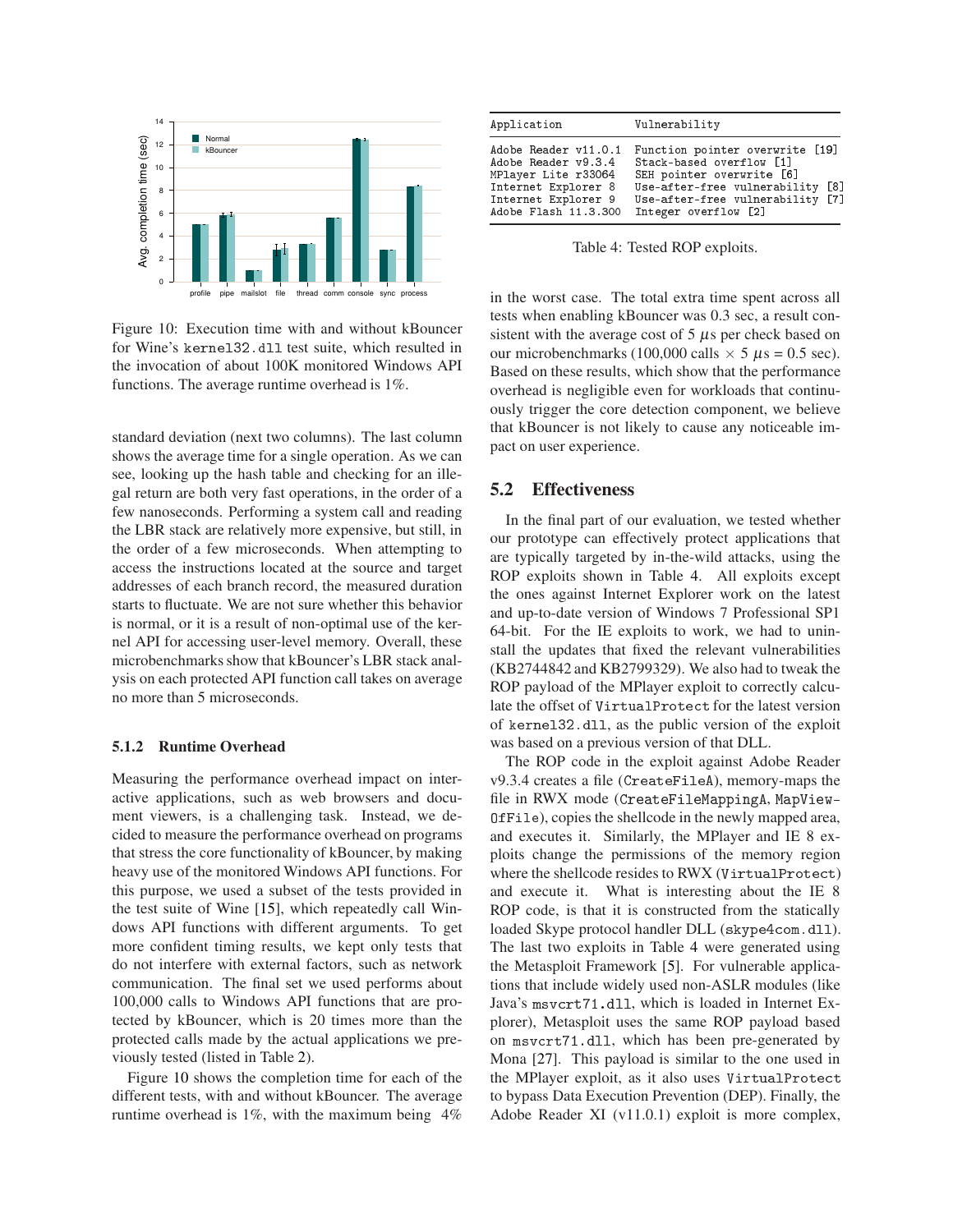as it is the first in-the-wild exploit that uses ROP-only code, i.e., it does not carry any shellcode [\[19\]](#page-13-2). The malicious sample we tested ("Visaform Turkey.pdf") exploits a first vulnerability to escape from Reader's sandboxed process, and a second one to hijack the execution of its privileged process by loading a malicious DLL using LoadLibraryW.

In the first five exploits, the embedded shellcode simply invokes calc. exe using WinExec. The Reader XI exploit drops a malicious DLL. In all cases, we verified that the exploits worked properly on our testbed, by confirming that the calculator was successfully launched, or, for the Reader XI exploit, that the malicious DLL was loaded successfully. When kBouncer was enabled, it successfully blocked all exploits due to the identification of illegal returns at the time one of the CreateFileA, VirtualProte
t or LoadLibraryW functions was invoked by the ROP code in each case.

#### 6 Limitations

The Last Branch Recording feature of recent Intel processors is what enables kBouncer to achieve its transparent and low-overhead operation. Many of our design decisions are corollaries of the very limited size of the LBR stack, which in the most recent processors holds only 16 records. Given that previous processor generations had even more size-constrained LBR implementations, this is definitely a significant improvement, and hopefully future processors will support even larger LBR stacks. This would allow kBouncer to achieve even higher accuracy by inspecting longer execution paths, making potential evasion attempts even harder.

Currently, an attacker could evade kBouncer by ensuring that the final 16 executed gadgets before the invocation of an API function are considered legitimate. Specifically, given that kBouncer looks for both illegal returns and gadget chaining in parallel, this would require i) all 16 gadgets to be either all-preceded or non-ret gadgets, and ii) at least one out of every eight of them (eight is our current gadget chaining detection threshold) to be longer than 20 instructions.

A more thorough analysis on the feasibility of constructing such a payload for typical applications is part of our future work. Our preliminary evidence (Section [3.1\)](#page-4-2), however, shows that only 6.4% of all gadgets ending with ret are all-preceded, and this is when considering even fragmented gadgets up to 20 instructions long (this percentage drops to 3% when considering gadgets with at most five instructions). On the other hand, ROP compilers like Q [\[60\]](#page-14-25) typically take into account nonfragmented gadgets up to five instructions long. Longer gadgets incur more CPU state changes, which complicate the (either manual or automated) gadget arrangement process. Indicatively, for a similar set of applications, even when 20% of all gadgets are available, Q could not generate a functional payload [\[53\]](#page-14-15). Note that the selection of a maximum gadget length of 20 instructions was arbitrary—four times the typically used standard seemed enough. If evasion becomes an issue, longer gadgets could be considered during the gadget chaining analysis of an LBR snapshot.

Alternatively, an attacker could look for a long-enough execution path that leads to the desired API call as part of the application's logic. Such a path should satisfy the following constraints: i) contain at least 16 indirect branches, the targets of which happen to lead to the execution of the desired API function, and ii) the executed code along the path should not alter the state or the function arguments set by the previously executed ROP code. Finding such a path seems quite challenging, as in many cases the desired function might not be imported at all, and the path should end up with the appropriate register values and arguments to properly invoke the function. This is even more difficult in 64-bit systems, where the first four parameters are passed trough registers, as opposed to the 32-bit standard calling conventions in which parameters are passed through the stack.

Our selection of sensitive Windows API functions was made empirically based on a large set of different shellcode and ROP payload implementations [\[5,](#page-13-15) [3,](#page-13-16) [56,](#page-14-30) [12,](#page-13-17) [27,](#page-14-24) [60\]](#page-14-25). A list of the 52 currently protected functions is provided in the appendix. Although current ROP exploits rely mainly on only a handful of API functions (see Sec. [5.2\)](#page-10-2), we have included many others that have been used in the past in legacy shellcode, as some exploits might implement their whole functionality using purely ROP code (as demonstrated recently by an exploit against the latest version of Adobe Reader XI [\[19\]](#page-13-2)). The set of protected functions can be easily extended with any additional potentially sensitive functions that we might have left out. Although it would be possible to protect all Windows API calls, we believe that this would not offer any additional protection benefits, and would just introduce unnecessary overhead.

### 7 Related Work

Address Space Randomization and Code Diversification As code-reuse attacks require precise knowledge of the structure and location of the code to be reused, diversifying the execution environment or even the program code itself is a core concept in preventing codereuse exploits [\[26,](#page-14-31) [33\]](#page-14-32). Address space layout randomization [\[55,](#page-14-1) [49\]](#page-14-0) is probably one of the most widely deployed countermeasures against code-reuse attacks. However, it's effectiveness is hindered by code segments left in static locations [\[35,](#page-14-7) [75,](#page-15-0) [40\]](#page-14-8), while, depending on the ran-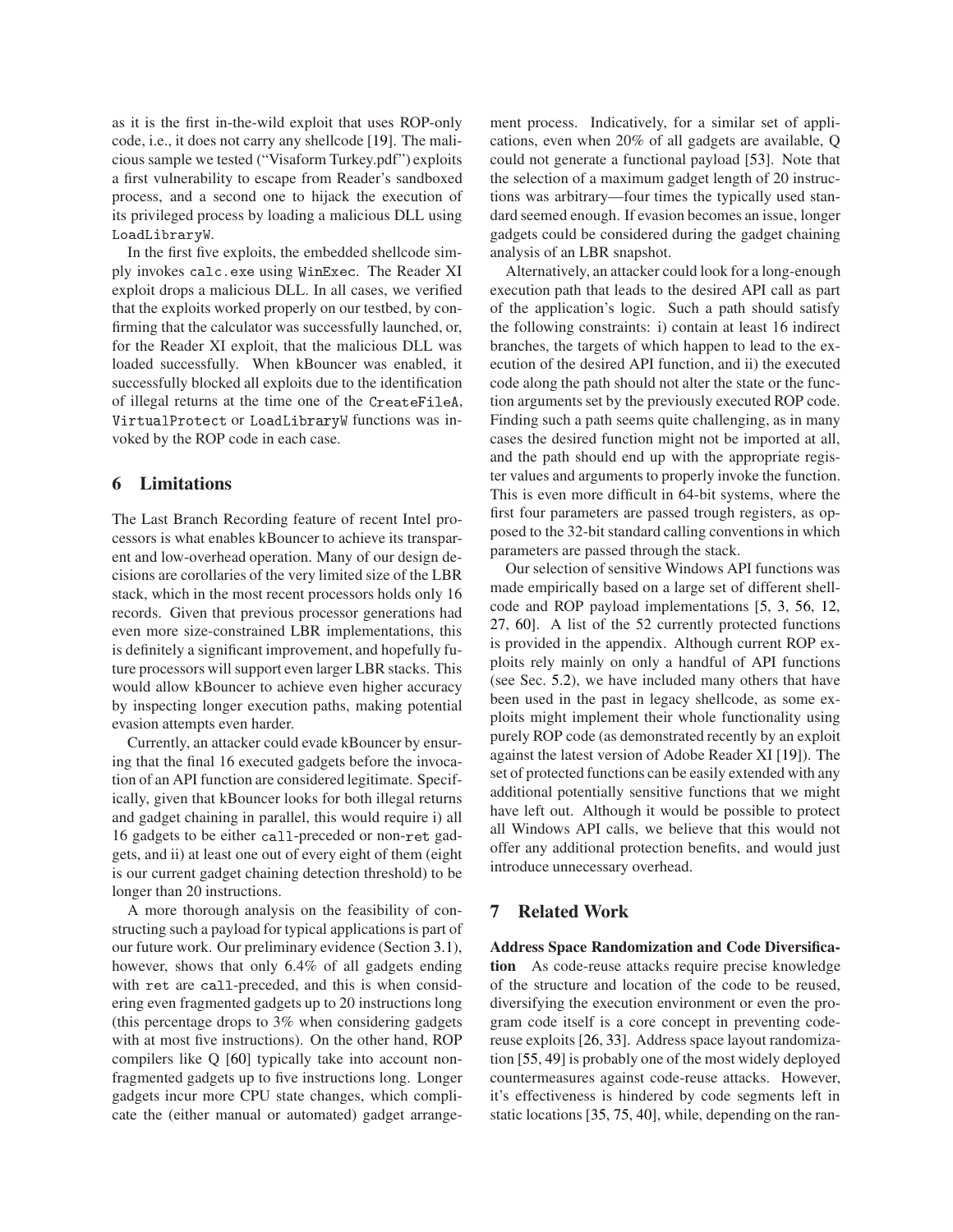domization entropy, it might be possible to circumvent it using brute-force guessing [\[63\]](#page-15-3). Even if all the code segments of a process are fully randomized, vulnerabilities that allow the leakage of memory contents can enable the calculation of the base address of a DLL at run-time [\[19,](#page-13-2) [61,](#page-14-10) [44,](#page-14-11) [69,](#page-15-1) [37,](#page-14-12) [66\]](#page-15-2).

Intra-DLL randomization at the function [\[20,](#page-13-18) [21,](#page-13-19) [42,](#page-14-33) [9\]](#page-13-20), basic block [\[11,](#page-13-21) [10\]](#page-13-22), or instruction level [\[53,](#page-14-15) [36,](#page-14-18) [70\]](#page-15-4) can provide protection for executables that do not support ASLR, or against de-randomization attacks through memory leaks. The practical deployment of these techniques for the protection of third-party applications depends on the availability of source code [\[20,](#page-13-18) [21,](#page-13-19) [42,](#page-14-33) [9\]](#page-13-20), debug symbols [\[11,](#page-13-21) [10\]](#page-13-22), or the accuracy of disassembly and control flow graph extraction [\[53,](#page-14-15) [36,](#page-14-18) [70,](#page-15-4) [74\]](#page-15-8).

As kBouncer is completely transparent to user applications, it can complement all above randomization techniques as an additional mitigation layer against ROP exploits, while it does not depend on source code, debug symbols, or code disassembly.

Control Flow Integrity and Indirect Branch Protection The execution of ROP code disrupts the normal call path of typical programs, resulting to an unanticipated flow of control. Control flow integrity [\[17\]](#page-13-7) can confine program execution within the bounds of a precomputed profile of allowed control flow paths, and thus can prevent most of the irregular control flow transfers that connect the gadgets of a ROP exploit. Depending on program complexity, however, deriving an accurate view of the control flow graph is often challenging. Alternative approaches against return-oriented programming enforce a more relaxed policy for the integrity of indirect control transfers [\[52,](#page-14-14) [45,](#page-14-13) [22\]](#page-13-23). Using code transformations, these techniques eliminate the occurrence of unintended indirect branch instructions in the generated code, and safeguard all legitimate indirect branches using cookies or additional levels of indirection.

The main factor that limits the practical applicability of the above techniques is that they require the recompilation of the target application, which is usually not possible for the popular proprietary applications that are commonly targeted by ROP exploits. In contrast, kBouncer is completely transparent to applications and does not require any modification to their code.

Runtime Execution Monitoring Many defenses against return-oriented programming are based on monitoring program execution at the instruction level. A widely used mechanism for this purpose is dynamic binary instrumentation (DBI), using frameworks such as Pin [\[46\]](#page-14-29). DROP [\[24\]](#page-13-5) and DynIMA [\[28\]](#page-14-16) follow this approach to monitor the frequency of ret instructions, and raise an alert in case irregularly many of them are observed within a small window of executed instructions. ROPdefender [\[29\]](#page-14-17) also uses DBI to keep a shadow stack that is updated by instrumenting call and ret instructions. A disruption of the expected all-ret pairs due to ROP code is detected by comparing the shadow stack with the system's stack on every function exit. A limitation of the above techniques is that they cannot prevent exploits that use gadgets ending with indirect jmp or call instructions. More importantly, though, the significant runtime overhead imposed by the additional instrumentation instructions and the DBI framework itself limit their practical applicability.

Similarly to kBouncer, ROPGuard [\[34\]](#page-14-34) is based on the observation that a ROP exploit will eventually invoke critical API functions, and performs various checks before such a function is called. These include checking whether esp is within the proper stack boundaries, whether a proper return address is present at the top of the stack, the consistency of stack frames, and other function-specific attributes. Although ROPGuard focuses only on non-JOP code, and some of its checks can result in false positives or can be easily evaded [\[58,](#page-14-35) [57\]](#page-14-36), they are effective against current in-the-wild exploits, and some have been integrated in EMET [\[47\]](#page-14-19).

Last branch recording is only one of the available instruction tracing facilities available in modern CPUs. Branch Trace Storage (BTS) is a debugging mechanism that enables the recording of all branch instructions in a user-defined memory area. However, the overhead due to the significant number of memory accesses, combined with the overall slower operation of the processor due to the special debug mode in which it enters when BTS is enabled, result to slowdowns typically in the range of 20–40× [\[67\]](#page-15-9). Consequently, systems that use BTS and similar mechanisms for control flow integrity [\[72,](#page-15-10) [73\]](#page-15-6) or execution recording [\[68\]](#page-15-11) suffer from significant runtime overheads. In contrast, LBR uses on-chip registers to store the traced branches with no additional overhead.

A recent technique against kernel-level ROP uses the processor's performance counters to raise an interrupt after a number of mispredicted ret instructions, an indication of possible ROP code execution [\[71\]](#page-15-12). To rule out mispredicitons caused by legitimate code, upon an interrupt, the LBR stack is used to check whether the targets of the previously executed ret instructions are preceded by a call instruction. The use of JOP or call-preceded gadgets, however, can circumvent this protection.

Branch regulation [\[41\]](#page-14-37) is a proposal for extending current processor architectures with a protection mechanism against ROP attacks. Besides maintaining a secondary call stack, the technique restricts the allowed targets of indirect jmp instructions to locations within the same function, or to the entry point of any other function, and only the latter for call instructions. Besides being quite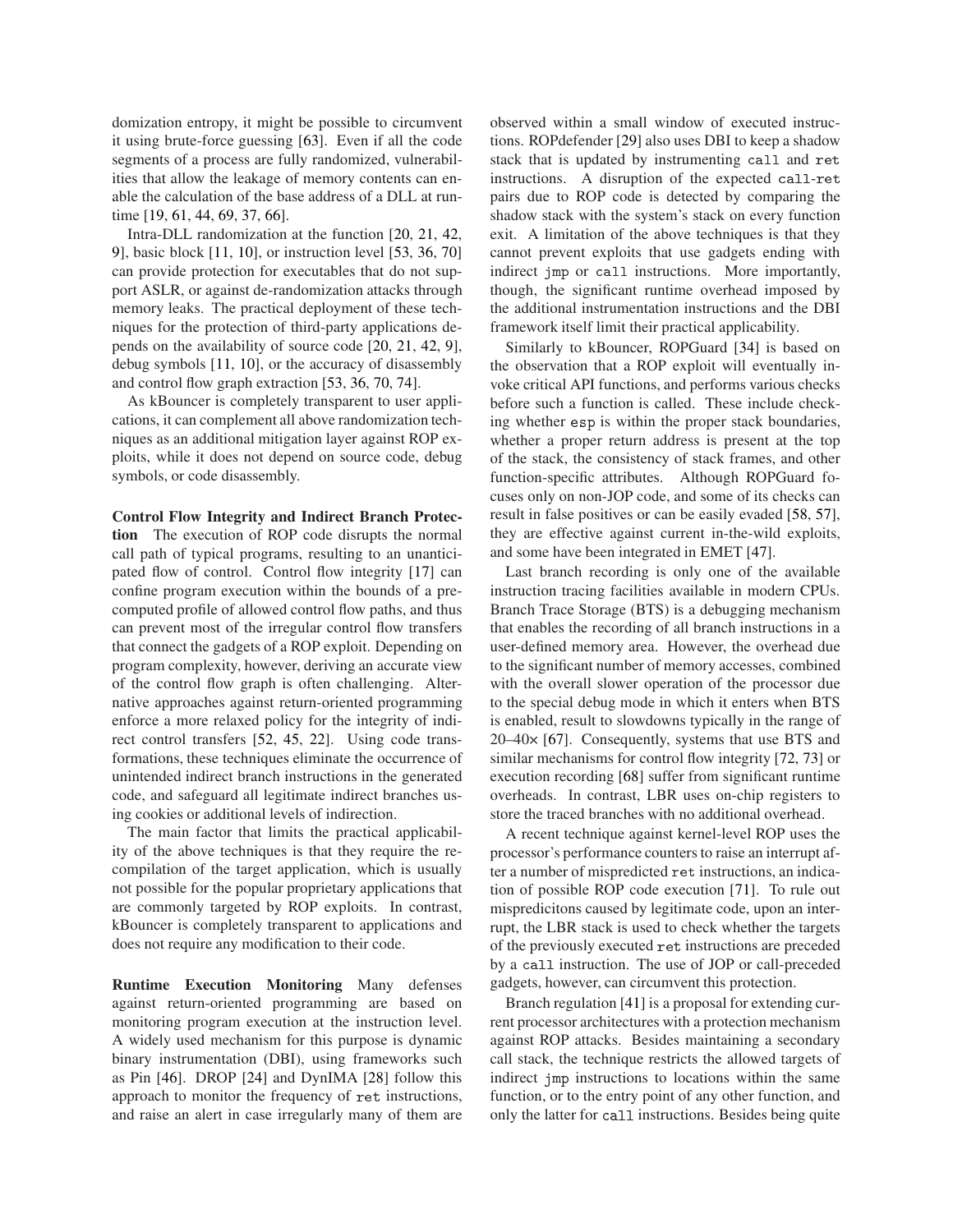restrictive for many legitimate programs, this approach requires protected binaries to go through a static binary instrumentation phase for annotating function boundaries, a process that requires precise code disassembly.

## 8 Conclusion

Exploit mitigation add-ons that can be readily enabled for the protection of already installed applications are among the most practical ways for deploying additional layers of defenses on existing systems. To be usable in practice, any such solution should be completely transparent and should not impact in any way the normal operation of the protected applications.

Starting on this basis, we have presented the design and implementation of kBouncer, a transparent ROP exploit mitigation based on the identification of distinctive attributes of return-oriented or jump-oriented code that are inherently exhibited during execution. Built on top of the Last Branch Recording (LBR) feature of recent processors for tracking the execution of indirect branches at critical points during the lifetime of a process, kBouncer introduces negligible runtime overhead, and does not require any modifications to the protected applications. We believe that the most important advantage of the proposed approach is its practical applicability. We demonstrate that our prototype implementation for Windows 7 can effectively protect complex, widely used applications, including Internet Explorer, Adobe Flash Player, and Adobe Reader, against in-the-wild ROP exploits, without any false positives.

As part of our future work, we plan to perform a more extensive evaluation with real applications to ensure the compatibility of the detection checks with existing code, assess the feasibility of constructing ROP payloads that could evade the currently implemented checks, and port our prototype implementation to Linux.

### Acknowledgements

This work was supported by DARPA, the US Air Force, and ONR through Contracts DARPA-FA8750-10-2-0253, AFRL-FA8650-10-C-7024 and N00014-12-1-0166, respectively, with additional support from Intel. Any opinions, findings, conclusions, or recommendations expressed herein are those of the authors, and do not necessarily reflect those of the US Government, DARPA, the Air Force, ONR, or Intel.

#### <span id="page-13-3"></span>References

- [1] Adobe CoolType SING Table "uniqueName" Stack Buffer Overflow. [http://www.metasploit.
om/modules/exploit/](http://www.metasploit.com/modules/exploit/windows/fileformat/adobe_cooltype_sing) [windows/fileformat/adobe\\_
ooltype\\_sing](http://www.metasploit.com/modules/exploit/windows/fileformat/adobe_cooltype_sing).
- <span id="page-13-1"></span>[2] Adobe Flash Player 11.3 Kern Table Parsing Integer Overflow. [http://www.metasploit.
om/modules/exploit/](http://www.metasploit.com/modules/exploit/windows/browser/adobe_flash_otf_font) [windows/browser/adobe\\_flash\\_otf\\_font](http://www.metasploit.com/modules/exploit/windows/browser/adobe_flash_otf_font).
- <span id="page-13-16"></span><span id="page-13-12"></span>[3] Common Shellcode Naming Initiative. [http://nepenthes.](http://nepenthes.carnivore.it/csni) carnivore.it/csni.
- [4] Intercepting System Calls on x86\_64 Windows. [http://](http://jbremer.org/intercepting-system-calls-on-x86_64-windows/) jbremer.org/intercepting-system-calls-on-x86\_64windows/[.](http://jbremer.org/intercepting-system-calls-on-x86_64-windows/)
- <span id="page-13-15"></span><span id="page-13-11"></span>[5] Metasploit framework. [http://www.metasploit.
om](http://www.metasploit.com).
- [6] Mplayer (r33064 lite) buffer overflow + rop exploit. [http://](http://www.exploit-db.com/exploits/17124/) [www.exploit- db.
om/exploits/17124/](http://www.exploit-db.com/exploits/17124/).
- <span id="page-13-0"></span>[7] MS12-063 Microsoft Internet Explorer execCommand Use-After-Free Vulnerability. [http://www.metasploit.
om/](http://www.metasploit.com/modules/exploit/windows/browser/ie_execcommand_uaf) modules/exploit/windows/browser/ie\_execcommand\_ uaf[.](http://www.metasploit.com/modules/exploit/windows/browser/ie_execcommand_uaf)
- <span id="page-13-14"></span>[8] MS13-008 Microsoft Internet Explorer CButton Use-After-Free Vulnerability. http://www.greyhathacker.net/?p=641.
- <span id="page-13-20"></span>[9] /ORDER (put functions in order). http://msdn.microsoft. [om/en-us/library/00kh39zz.aspx](http://msdn.microsoft.com/en-us/library/00kh39zz.aspx).
- <span id="page-13-22"></span>[10] Profile-guided optimizations. http://msdn.microsoft.com/ [en-us/library/e7k32f4k.aspx](http://msdn.microsoft.com/en-us/library/e7k32f4k.aspx).
- <span id="page-13-21"></span>[11] Syzygy - profile guided, post-link executable reordering. [http://
ode.google.
om/p/sawbu
k/wiki/](http://code.google.com/p/sawbuck/wiki/SyzygyDesign) SyzygyDesign[.](http://code.google.com/p/sawbuck/wiki/SyzygyDesign)
- <span id="page-13-17"></span>[12] White Phosphorus Exploit Pack. [http://www.](http://www.whitephosphorus.org/) [whitephosphorus.org/](http://www.whitephosphorus.org/).
- <span id="page-13-8"></span>[13] Windows api list. http://msdn.microsoft.com/en-us/ [library/windows/desktop/ff818516\(v=vs.85\).aspx](http://msdn.microsoft.com/en-us/library/windows/desktop/ff818516(v=vs.85).aspx).
- <span id="page-13-10"></span>[14] Windows X86 System Call Table. [http://j00ru.vexillium.](http://j00ru.vexillium.org/ntapi/) org/ntapi/[.](http://j00ru.vexillium.org/ntapi/)
- <span id="page-13-13"></span><span id="page-13-4"></span>[15] Wine. <http://www.winehq.org>.
- [16] MWR Labs Pwn2Own 2013 Write-up Webkit Exploit, 2013. [http://labs.mwrinfose
urity.
om/blog/2013/](http://labs.mwrinfosecurity.com/blog/2013/04/19/mwr-labs-pwn2own-2013-write-up---webkit-exploit/) [04/19/mwr-labs- pwn2own- 2013-write- up--- webkit](http://labs.mwrinfosecurity.com/blog/2013/04/19/mwr-labs-pwn2own-2013-write-up---webkit-exploit/)exploit/[.](http://labs.mwrinfosecurity.com/blog/2013/04/19/mwr-labs-pwn2own-2013-write-up---webkit-exploit/)
- <span id="page-13-7"></span>[17] Martín Abadi, Mihai Budiu, Úlfar Erlingsson, and Jay Ligatti. Control-flow integrity. In *Proceedings of the 12th ACM conference on Computer and Communications Security (CCS)*, 2005.
- <span id="page-13-9"></span>[18] Piotr Bania. Windows Syscall Shellcode, 2005. [http://www.](http://www.securityfocus.com/infocus/1844) securityfocus.com/infocus/1844.
- <span id="page-13-2"></span>[19] James Bennett, Yichong Lin, and Thoufique Haq. The Number of the Beast, 2013. [http://blog.fireeye.
om/resear
h/](http://blog.fireeye.com/research/2013/02/the-number-of-the-beast.html) [2013/02/the- number- of-the-beast.html](http://blog.fireeye.com/research/2013/02/the-number-of-the-beast.html).
- <span id="page-13-18"></span>[20] Eep Bhatkar, Daniel C. Duvarney, and R. Sekar. Address obfuscation: an efficient approach to combat a broad range of memory error exploits. In *In Proceedings of the 12th USENIX Security Symposium*, 2003.
- <span id="page-13-19"></span>[21] Sandeep Bhatkar, R. Sekar, and Daniel C. DuVarney. Efficient techniques for comprehensive protection from memory error exploits. In *Proceedings of the 14th USENIX Security Symposium*, August 2005.
- <span id="page-13-23"></span>[22] Tyler Bletsch, Xuxian Jiang, and Vince Freeh. Mitigating codereuse attacks with control-flow locking. In *Proceedings of the 27th Annual Computer Security Applications Conference (AC-SAC)*, 2011.
- <span id="page-13-6"></span>[23] Stephen Checkoway, Lucas Davi, Alexandra Dmitrienko, Ahmad-Reza Sadeghi, Hovav Shacham, and Marcel Winandy. Return-oriented programming without returns. In *Proceedings of the 17th ACM conference on Computer and Communications Security (CCS)*, 2010.
- <span id="page-13-5"></span>[24] Ping Chen, Hai Xiao, Xiaobin Shen, Xinchun Yin, Bing Mao, and Li Xie. DROP: Detecting return-oriented programming malicious code. In *Proceedings of the 5th International Conference on Information Systems Security (ICISS)*, 2009.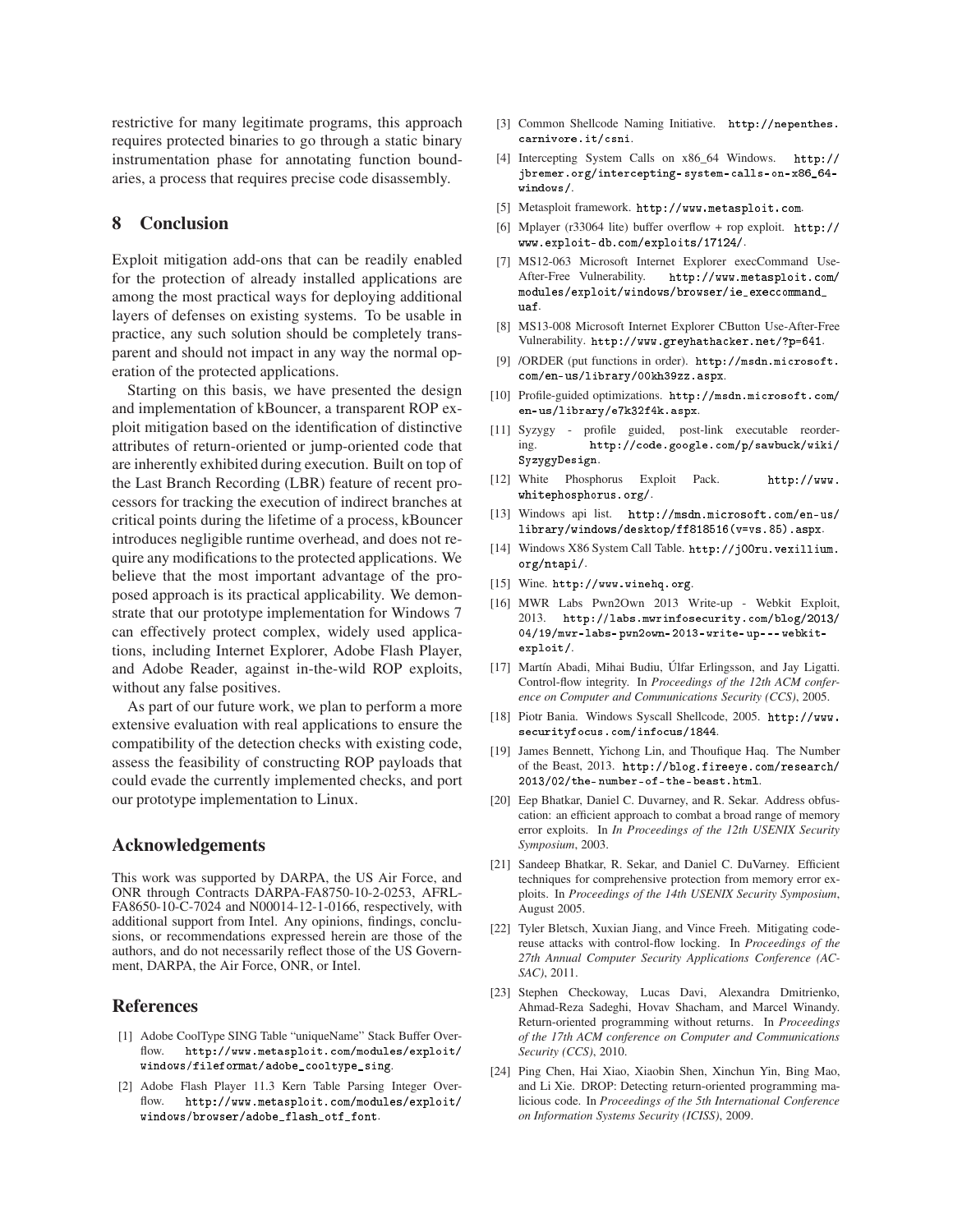- <span id="page-14-21"></span>[25] Shuo Chen, Jun Xu, Emre C. Sezer, Prachi Gauriar, and Ravishankar K. Iyer. Non-control-data attacks are realistic threats. In *Proceedings of the 14th USENIX Security Symposium*, August 2005.
- <span id="page-14-31"></span>[26] Frederick B. Cohen. Operating system protection through program evolution. *Computers and Security*, 12:565–584, October 1993.
- <span id="page-14-24"></span>[27] Corelan Team. Mona. http://redmine.corelan.be/ [proje
ts/mona](http://redmine.corelan.be/projects/mona).
- <span id="page-14-16"></span>[28] Lucas Davi, Ahmad-Reza Sadeghi, and Marcel Winandy. Dynamic integrity measurement and attestation: towards defense against return-oriented programming attacks. In *Proceedings of the 2009 ACM workshop on Scalable Trusted Computing (STC)*, 2009.
- <span id="page-14-17"></span>[29] Lucas Davi, Ahmad-Reza Sadeghi, and Marcel Winandy. ROPdefender: A practical protection tool to protect against return-oriented programming. In *Proceedings of the 6th Symposium on Information, Computer and Communications Security (ASIACCS)*, 2011.
- <span id="page-14-3"></span>[30] Solar Designer. Getting around non-executable stack (and fix). [http://se
lists.org/bugtraq/1997/Aug/63](http://seclists.org/bugtraq/1997/Aug/63).
- <span id="page-14-23"></span>[31] Úlfar Erlingsson. Low-level software security: Attack and defenses. Technical Report MSR-TR-07-153, Microsoft Research, 2007. http://research.microsoft.com/pubs/64363/tr-2007- 153.pdf[.](http://research.microsoft.com/pubs/64363/tr-2007-153.pdf)
- <span id="page-14-27"></span>[32] Scott Field. An introduction to kernel patch protection. [http://blogs.msdn.
om/b/windowsvistase
urity/](http://blogs.msdn.com/b/windowsvistasecurity/archive/2006/08/11/695993.aspx) [ar
hive/2006/08/11/695993.aspx](http://blogs.msdn.com/b/windowsvistasecurity/archive/2006/08/11/695993.aspx).
- <span id="page-14-32"></span>[33] S. Forrest, A. Somayaji, and D. Ackley. Building diverse computer systems. In *Proceedings of the 6th Workshop on Hot Topics in Operating Systems (HotOS-VI)*, 1997.
- <span id="page-14-34"></span>[34] Ivan Fratric. Runtime prevention of return-oriented programming attacks, 2012. [https://
ode.google.
om/p/ropguard/](https://code.google.com/p/ropguard/).
- <span id="page-14-7"></span>[35] Giampaolo Fresi Roglia, Lorenzo Martignoni, Roberto Paleari, and Danilo Bruschi. Surgically returning to randomized lib(c). In *Proceedings of the 25th Annual Computer Security Applications Conference (ACSAC)*, 2009.
- <span id="page-14-18"></span>[36] Jason Hiser, Anh Nguyen-Tuong, Michele Co, Matthew Hall, and Jack W. Davidson. ILR: Where'd my gadgets go? In *Proceedings of the 33rd IEEE Symposium on Security & Privacy (S&P)*, 2012.
- <span id="page-14-12"></span>[37] Ralf Hund, Carsten Willems, and Thorsten Holz. Practical timing side channel attacks against kernel space ASLR. In *Proceedings of the 34th IEEE Symposium on Security & Privacy (S&P)*, 2013.
- <span id="page-14-26"></span>[38] Galen Hunt and Doug Brubacher. Detours: Binary Interception of Win32 Functions. In *Proceedings of the 3rd USENIX Windows NT Symposium*, 1999.
- <span id="page-14-20"></span>[39] Intel. Intel 64 and IA-32 architectures software developer's manual, volume 3B: System programming guide, part 2. [http://](http://www.intel.com) [www.intel.
om](http://www.intel.com).
- <span id="page-14-8"></span>[40] Richard Johnson. A castle made of sand: Adobe Reader X sandbox. CanSecWest, 2011.
- <span id="page-14-37"></span>[41] M. Kayaalp, M. Ozsoy, N. Abu-Ghazaleh, and D. Ponomarev. Branch regulation: Low-overhead protection from code reuse attacks. In *Proceedings of the 39th Annual International Symposium on Computer Architecture (ISCA)*, pages 94 –105, 2012.
- <span id="page-14-33"></span>[42] Chongkyung Kil, Jinsuk Jun, Christopher Bookholt, Jun Xu, and Peng Ning. Address space layout permutation (ASLP): Towards fine-grained randomization of commodity software. In *Proceedings of the 22nd Annual Computer Security Applications Conference (ACSAC)*, 2006.
- <span id="page-14-6"></span>[43] Sebastian Krahmer. x86-64 buffer overflow exploits and the borrowed code chunks exploitation technique. [http://www.suse.](http://www.suse.de/~krahmer/no-nx.pdf) de/~krahmer/no-nx.pdf[.](http://www.suse.de/~krahmer/no-nx.pdf)
- <span id="page-14-13"></span><span id="page-14-11"></span>[44] Haifei Li. Understanding and exploiting Flash ActionScript vulnerabilities. CanSecWest, 2011.
- [45] Jinku Li, Zhi Wang, Xuxian Jiang, Michael Grace, and Sina Bahram. Defeating return-oriented rootkits with "return-less" kernels. In *Proceedings of the 5th European conference on Computer Systems (EuroSys)*, 2010.
- <span id="page-14-29"></span>[46] Chi-Keung Luk, Robert Cohn, Robert Muth, Harish Patil, Artur Klauser, Geoff Lowney, Steven Wallace, Vijay Janapa Reddi, and Kim Hazelwood. Pin: building customized program analysis tools with dynamic instrumentation. In *Proceedings of the 2005 ACM SIGPLAN conference on Programming language design and implementation*, 2005.
- <span id="page-14-19"></span>[47] Microsoft. The Enhanced Mitigation Experience Toolkit. http://www.microsoft.com/emet.
- <span id="page-14-28"></span>[48] Microsoft. Windows filtering platform. [http://msdn.](http://msdn.microsoft.com/en-us/library/windows/desktop/aa366510(v=vs.85).aspx) [mi
rosoft.
om/en-us/library/windows/desktop/](http://msdn.microsoft.com/en-us/library/windows/desktop/aa366510(v=vs.85).aspx) [aa366510\(v=vs.85\).aspx](http://msdn.microsoft.com/en-us/library/windows/desktop/aa366510(v=vs.85).aspx).
- <span id="page-14-0"></span>[49] Matt Miller, Tim Burrell, and Michael Howard. Mitigating software vulnerabilities, July 2011. http://www.microsoft.com/ [download/en/details.aspx?displaylang=en&id=26788](http://www.microsoft.com/download/en/details.aspx?displaylang=en&id=26788).
- <span id="page-14-5"></span>[50] Nergal. The advanced return-into-lib(c) exploits: PaX case study. *Phrack*, 11(58), December 2001.
- <span id="page-14-4"></span>[51] Tim Newsham. Non-exec stack, 2000. [http://se
lists.org/](http://seclists.org/bugtraq/2000/May/90) bugtraq/2000/May/90[.](http://seclists.org/bugtraq/2000/May/90)
- <span id="page-14-14"></span>[52] Kaan Onarlioglu, Leyla Bilge, Andrea Lanzi, Davide Balzarotti, and Engin Kirda. G-Free: defeating return-oriented programming through gadget-less binaries. In *Proceedings of the 26th Annual Computer Security Applications Conference (ACSAC)*, 2010.
- <span id="page-14-15"></span>[53] Vasilis Pappas, Michalis Polychronakis, and Angelos D. Keromytis. Smashing the gadgets: Hindering return-oriented programming using in-place code randomization. In *Proceedings of the 33rd IEEE Symposium on Security & Privacy (S&P)*, 2012.
- <span id="page-14-9"></span>[54] Parvez. Bypassing Microsoft Windows ASLR with a little help by MS-Help, August 2012. [http://www.greyhatha
ker.net/?](http://www.greyhathacker.net/?p=585) p=585[.](http://www.greyhathacker.net/?p=585)
- <span id="page-14-1"></span>[55] PaX Team. Address space layout randomization. [http://pax.](http://pax.grsecurity.net/docs/aslr.txt) [grse
urity.net/do
s/aslr.txt](http://pax.grsecurity.net/docs/aslr.txt).
- <span id="page-14-30"></span>[56] Michalis Polychronakis, Kostas G. Anagnostakis, and Evangelos P. Markatos. An empirical study of real-world polymorphic code injection attacks. In *Proceedings of the 2nd USENIX Workshop on Large-scale Exploits and Emergent Threats (LEET)*, April 2009.
- <span id="page-14-36"></span><span id="page-14-35"></span>[57] Aaron Portnoy. Bypassing all of the things. SummerCon, 2013.
- [58] Dan Rosenberg. Defeating Windows 8 ROP Mitigation, 2011. [http://vulnfa
tory.org/blog/2011/09/21/](http://vulnfactory.org/blog/2011/09/21/defeating-windows-8-rop-mitigation/) [defeating- windows- 8-rop-mitigation/](http://vulnfactory.org/blog/2011/09/21/defeating-windows-8-rop-mitigation/).
- <span id="page-14-22"></span>[59] Mark Russinovich. Inside native applications, November 2006. http://technet.microsoft.com/en-us/sysinternals/ [bb897447.aspx](http://technet.microsoft.com/en-us/sysinternals/bb897447.aspx).
- <span id="page-14-25"></span>[60] Edward J. Schwartz, Thanassis Avgerinos, and David Brumley. Q: Exploit hardening made easy. In *Proceedings of the 20th USENIX Security Symposium*, 2011.
- <span id="page-14-10"></span>[61] Fermin J. Serna. CVE-2012-0769, the case of the perfect info leak, February 2012. http://zhodiac.hispahack.com/my[stuff/se
urity/Flash\\_ASLR\\_bypass.pdf](http://zhodiac.hispahack.com/my-stuff/security/Flash_ASLR_bypass.pdf).
- <span id="page-14-2"></span>[62] Hovav Shacham. The geometry of innocent flesh on the bone: return-into-libc without function calls (on the x86). In *Proceedings of the 14th ACM conference on Computer and Communications Security (CCS)*, 2007.